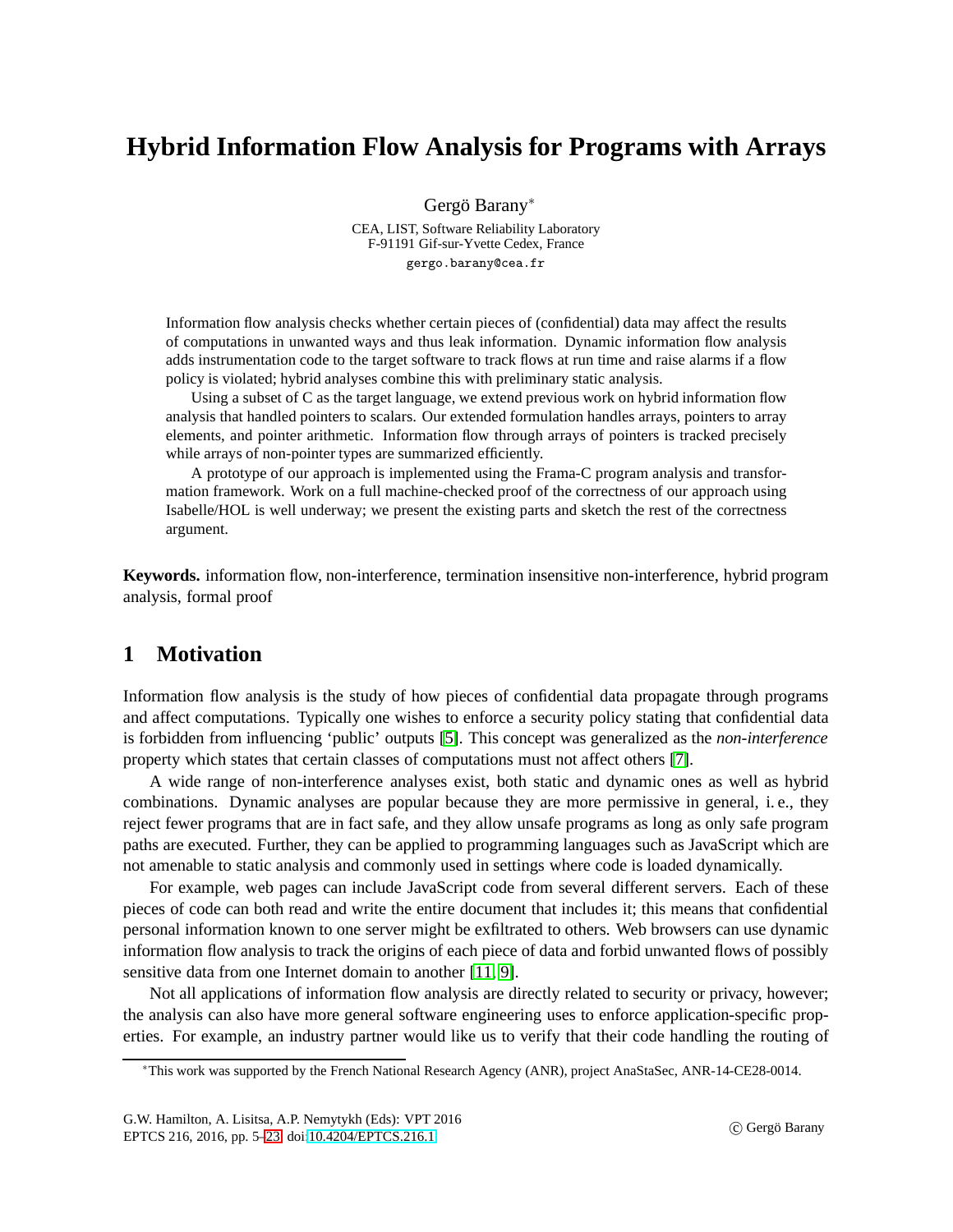network packets only depends on packet headers but not the payload. In terms of information flow analysis, the packet payload is treated as 'confidential' data that is not allowed to affect the handling of the packet in any way.

In order to be able to enforce such properties, we are developing a hybrid information flow analysis, trying to unify the best features of static and dynamic analyses. Our analysis is aimed at a large subset of the C programming language with the goal of scaling the analysis to real-world safety-critical C applications. The present paper is a step into this direction. We are also developing a machine-checked proof of correctness of the entire approach.

The two main contributions of this paper are thus the following:

- An extension of a previous hybrid information flow analysis for a subset of C that included pointers to scalars; our extension can deal with arrays and pointer arithmetic.
- The formalization of the underlying theory in the Isabelle/HOL proof assistant, a full machinechecked proof of the correctness of our monitor semantics, and ongoing work on formalizing and proving correct our program transformation.

The rest of the paper is organized as follows. Section [2](#page-1-0) describes our model of information flow and non-interference. Section [3](#page-3-0) describes our fully formalized semantics for information flow monitoring and its formal proof of soundness. Section [4](#page-11-0) describes the program transformation implementing the flow monitor for C programs. Section [5](#page-15-0) mentions some features of our concrete implementation, Section [6](#page-16-0) surveys related work, and Section [7](#page-16-1) concludes.

### <span id="page-1-0"></span>**2 Information flow tracking by example**

We illustrate the problems of information flow tracking with pointers and arrays in a series of examples. The goal of the information flow analysis is to ensure that all public outputs of the program are independent of all secret inputs. That is, running the program twice with the same public inputs but different secret inputs should give the same public outputs; this property is called *non-interference*. In our case, the analysis dynamically tracks the public/secret status of variables and treats every variable that is public at the end of the program as an output.

In general, there can be more security levels than just public and secret; in that case, they are required to form a finite lattice with the bottom element as the 'most public' security level. We assume an attacker who knows the program's source code and is able to make perfect deductions about secret inputs from observed public inputs and public outputs. We ignore timing, nontermination, and other side channels that may also leak secret information.

For this informal presentation, assume that the variable secret is of type int and tagged as 'secret'. All other variables are initially public (non-confidential) and of type int unless declared otherwise. The dynamic part of the analysis described in this paper works by instrumenting the code with additional monitoring code. Each variable x is associated with one or more additional *label variables* marked here by underlining the variable name and adding optional suffixes, e. g., x. Security levels are tracked as integer values 0 (public) and 1 (secret). Where levels from different sources must be taken into account, they are joined using the | (bitwise-or) operator, ensuring that the result is secret iff one of the inputs is secret. Most of the examples in this section follow Assaf's work [\[1\]](#page-17-4).

<span id="page-1-1"></span>**Example 1.** The code in Figure [1a](#page-2-0) exhibits *explicit flows* of secret information from secret to x and then further to z; the information flows explicitly via assignments. The analysis must recognize these two variables as secret; their values must not be output, otherwise some information about secret would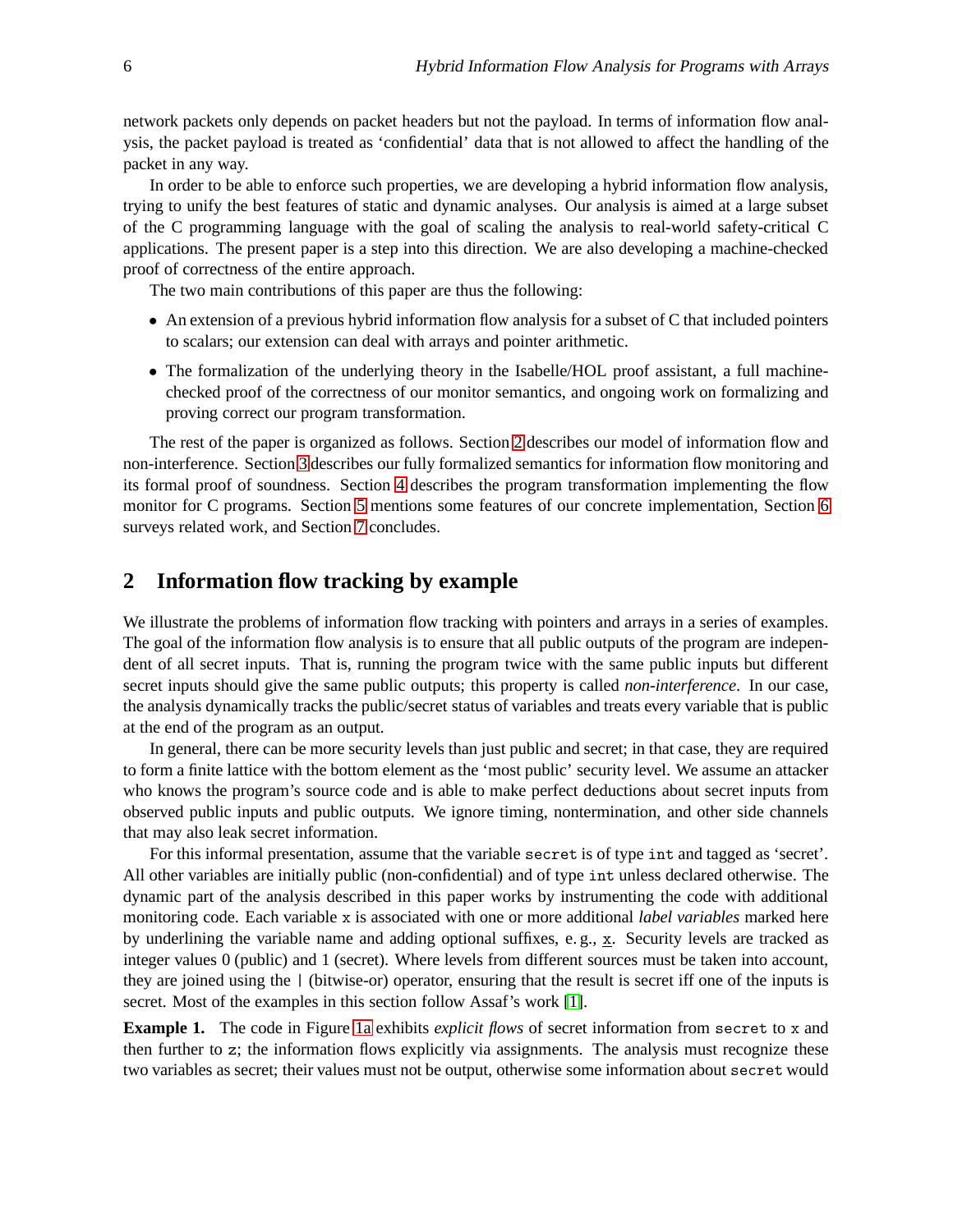<span id="page-2-0"></span>

Figure 1: Examples of the four kinds of information flow handled by our analysis.

leak. These flows can be monitored by instrumenting the code with the two assignments  $x =$  secret; and  $\underline{z} = \underline{x}$  | y; mirroring the original assignments.

<span id="page-2-2"></span>**Example 2.** Conditional branches cause *implicit flows* from the condition to any assignment controlled by the branch. In Figure [1b,](#page-2-0) there is an implicit flow from secret to x and y: Inspecting their values may allow an inference whether secret is zero or nonzero. Implicit flows are tracked by the control context in a variable pc (program counter status), with a new variant  $pc'$ ,  $pc''$ , ... for each branching statement. The initial value of the global pc is 0 (public), and every branching statement's own pc variable is computed as the combination of the directly enclosing pc variant and the branch condition's label. The current pc variable must be taken into account for any assignment.

Additionally, both branches must update the labels of any variables modified in the *other* branch to ensure that the flow is captured regardless of the actual path taken.

```
pc' = pc | secret;
\overline{\text{if}} (secret) {
       x = 0;\underline{x} = 0 | pc';
        y = y \mid \overline{pc'};
} else {
       y = 1;y = 0 | pc';\frac{x}{\underline{x}} = \underline{x} \mid \overline{pc'};
}
```
Note that constants are public and thus get the label 0. As this is the neutral element of the  $\vert$  operator, constants have no influence on the containing expression's status.  $\Box$ 

<span id="page-2-1"></span>**Example 3.** An assignment through a pointer introduces a flow from the pointer expression to every possible pointer target. In our monitor, these targets are identified by static points-to analysis and updated with the pointer's label. A label pointer tracks the exact target of the pointer at run time. This means that a pointer variable p gets *two* label variables, p for the label of the pointer itself and p\_d1 (of type pointer to label) for the label of p's target. Whenever the program updates p to point to a target t, the monitor updates  $p_d1$  to point to the label  $\pm$  of  $\pm$ .

The example in Figure [1c](#page-2-0) is monitored as follows:

$$
\frac{pc'}{if} = \frac{pc}{secret} \mid \frac{secret}{f};
$$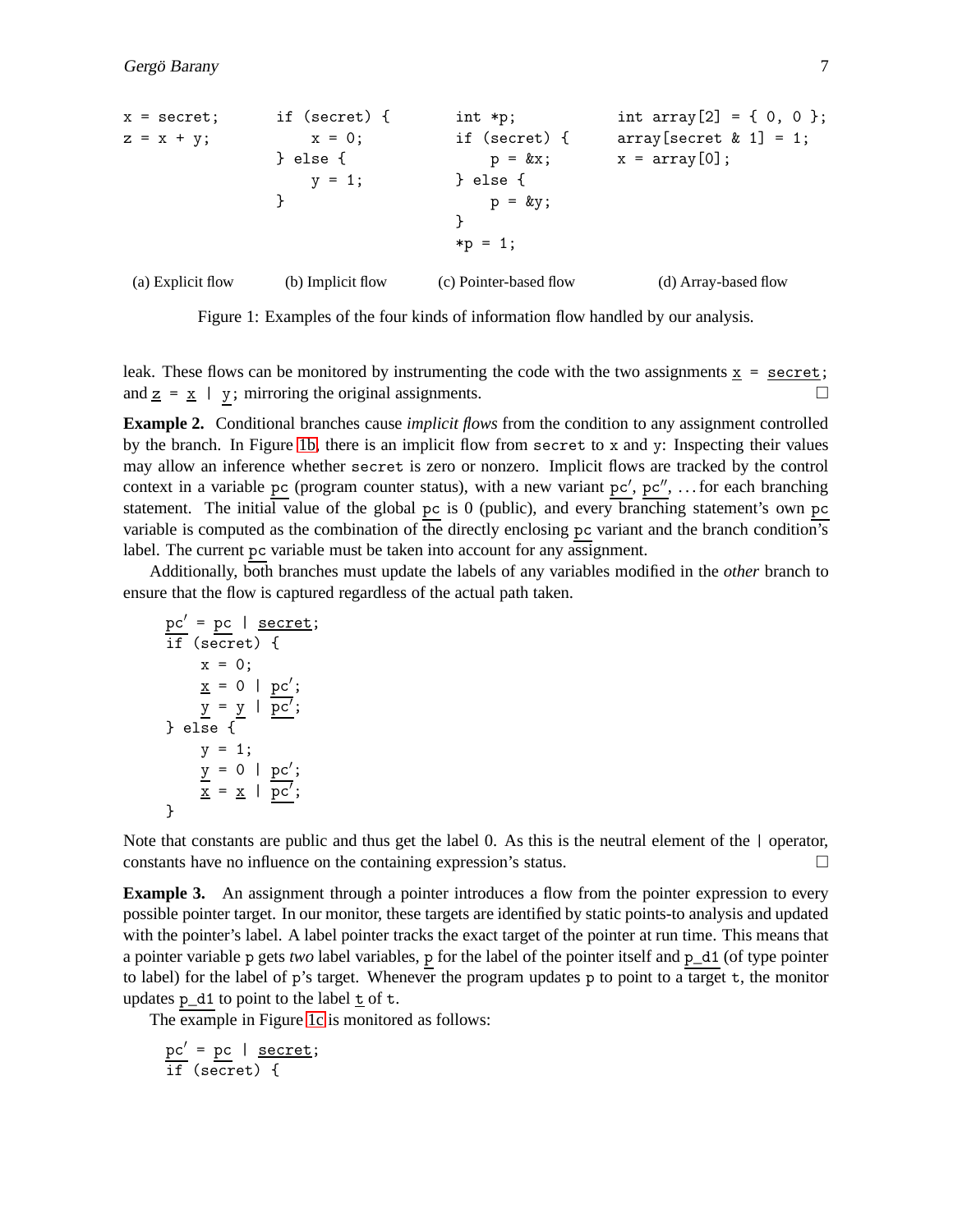$$
p = kx;
$$
\n
$$
\underline{p} = 0 | \underline{pc}';
$$
\n
$$
\underline{p} = 0 | \underline{pc}';
$$
\n
$$
\underline{p} = 0 | \underline{pc}';
$$
\n
$$
p = ky;
$$
\n
$$
\underline{p} = 0 | \underline{pc}';
$$
\n
$$
\underline{p} = 1;
$$
\n
$$
*p = 1;
$$
\n
$$
\underline{x} = \underline{x} | \underline{p} | \underline{pc};
$$
\n
$$
\underline{y} = \underline{y} | \underline{p} | \underline{pc};
$$

<span id="page-3-1"></span>The updates of  $\underline{x}$  and y are needed to ensure a sound approximation of the respective labels because it is not known statically which of the two variables will actually be overwritten.  $\Box$ 

**Example 4.** The main contributions of this paper concern the handling of arrays. Consider the problem of writing to an array at a secret index as in Figure [1d.](#page-2-0) The analysis must again treat x (and all of array) as a secret variable: Outputting x or any element of array at the end of the program would allow an attacker to infer whether the least significant bit of secret is 1. A single secret write to an array element thus taints the entire array. For efficient handling of flows through arrays, we introduce a *summary label* for the entire array which is updated monotonically on each write access to the array.

```
int array[2] = \{ 0, 0 \};
array = 0;array[secret & 1] = 1;array |= 0 | secret;
x = array[0];x = 0 | array;
```
The |= operator updates array by combining its old value with the right-hand-side value, i. e., it performs the equivalent of  $array = array$  | secret. Such updates are monotonic, so an array's summary label can never decrease. As we will see later, we often also need field-sensitive tracking of array fields in addition to the summary label.

Note that all examples except the first share a common property: A piece of code modifies some object, but it is not known statically which one of several objects (variables or array fields) is affected in a concrete execution. The dynamic part of the analysis, i. e., the instrumentation code, must be aware of all possible objects that may be affected and update their statuses to hold a safe over-approximation of the actual status. The set of possible target objects is computed by a standard points-to analysis, the static part of our analysis.

### <span id="page-3-0"></span>**3 Monitor semantics**

We can now formalize the intuitive explanations from the previous section as a system of information flow monitoring semantics of programs. The semantics compute a *label memory* Γ which tracks the labels of objects in memory. It is then possible to prove that this semantics satisfies the required noninterference property.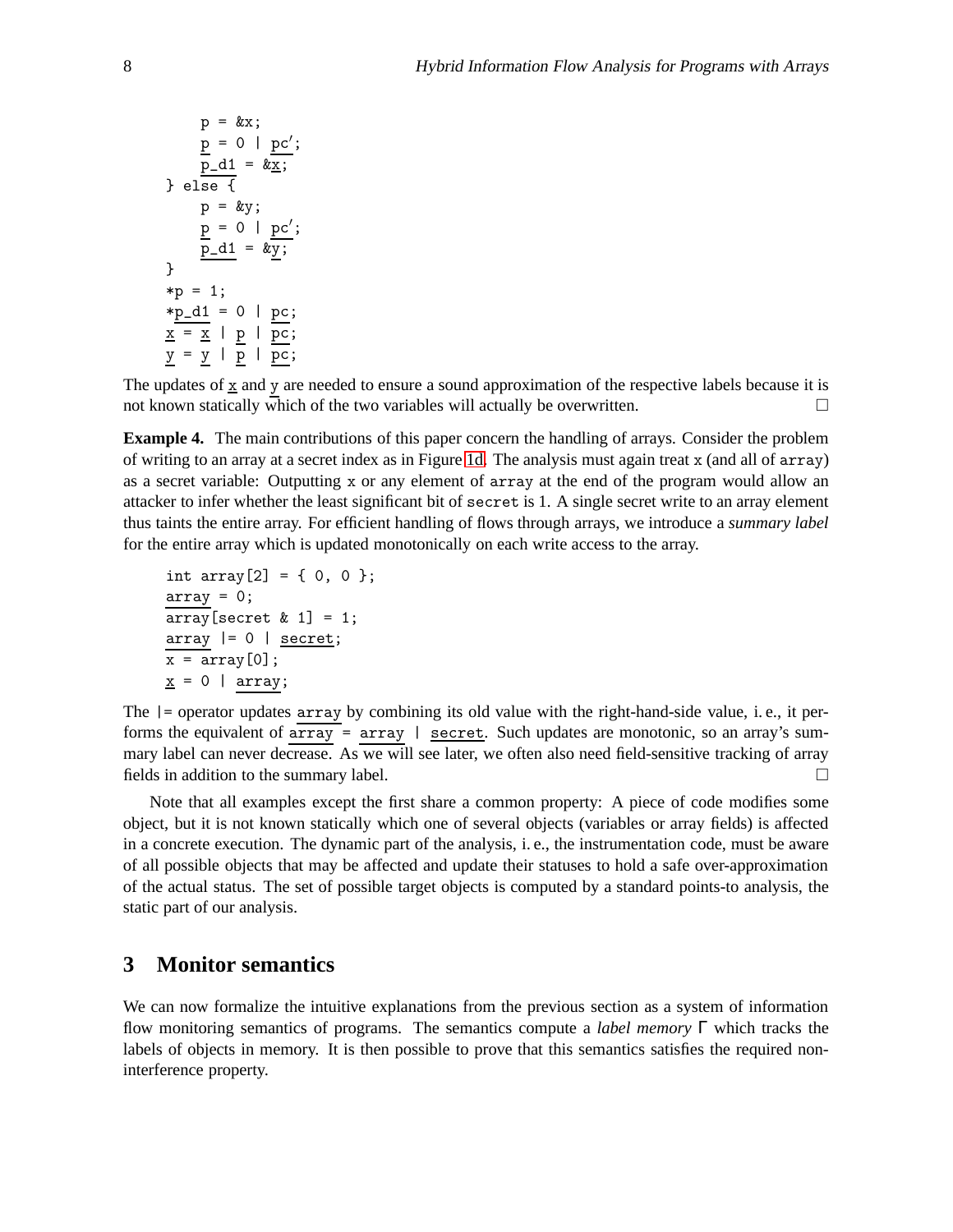<span id="page-4-1"></span>**type-synonym** *loc* = *block* ∗ *int option* **datatype**  $val = Num$  *int* | *Ptr loc* **datatype** *block-val* = *ScalarVal val* | *ArrayVal* (*int*  $\Rightarrow$  *val*) **type-synonym** environment =  $name \Rightarrow block$ **type-synonym** *memory* =  $block \Rightarrow block \Rightarrow block \cdot val$ **type-synonym** *label-memory* =  $block \Rightarrow$  *label* 

Figure 2: Memory model of our simple programming language.

```
datatype lval = Var name offs | Deref expr
and expr = Const int | Lval lval | AddrOf lval
               | BinOp expr expr (infixl ◦ 55) | PtrAdd expr expr (infix ⊕ 54)
and offs = NoOffset | Index expr
```
Figure 3: Abstract syntax of expressions in our simple programming language. The **infix** annotations in parentheses define syntactic sugar for some operators.

The types, definitions, and proofs described in this section are fully formalized and checked in the Isabelle/HOL proof assistant [\[15\]](#page-17-5). Their presentation in the paper was generated automatically, directly from the Isabelle/HOL formalization. As the full development is 1900 lines long, we only show some key parts and omit auxiliary definitions, lemmas, and proofs.<sup>[1](#page-4-0)</sup>

#### **3.1 Expression semantics**

We formalize a simple imperative language corresponding to a subset of C. Figure [2](#page-4-1) shows the basics of the memory model. The types *name* and *block* are abstract; the type *label* is required to be some bounded lattice with a bottom element  $\bot$ , a join operation  $\sqcup$ , and a corresponding partial order  $\sqsubseteq$ .

A location *loc* is a pair of a *block* and an optional offset. A value *val* is either a number or a pointer to a *loc*. A block can hold a value *block-val*, which is either a scalar *val* or an array of unbounded size represented as a function from *int* to *val*. To simplify the first version of our theory, there are no multidimensional arrays: Array elements are scalars of type *val*. An environment *E* maps names to blocks, a memory *M* maps blocks to block values, and a label memory  $\Gamma$  maps blocks to their security labels.

Figure [3](#page-4-2) shows the abstract syntax of our expressions. The representation is designed to be as close as reasonably possible to the one used by Frama-C [\[12\]](#page-17-6), which in turn is based on CIL [\[14\]](#page-17-7). There is a distinction between lvalue expressions *lval* which evaluate to objects and rvalue expressions *expr* which evaluate to values. An *lval* may be based on a variable or a dereference expression. There is an auxiliary type *offs* for optional offsets into objects, i. e., array indexing. An *expr* may be a constant, the value of an *lval* (obtained using the *Lval* constructor), the address of an *lval*, or a binary operation on *expr*s. We have a generic arithmetic operator  $\circ$  that is intended to work on numbers and a pointer addition operator ⊕ for adding a pointer and an integer. For simplicity, there are no arithmetic comparisons or boolean operators.

<span id="page-4-0"></span><sup>1</sup>The entire development is available online at <http://www.complang.tuwien.ac.at/gergo/tini/>.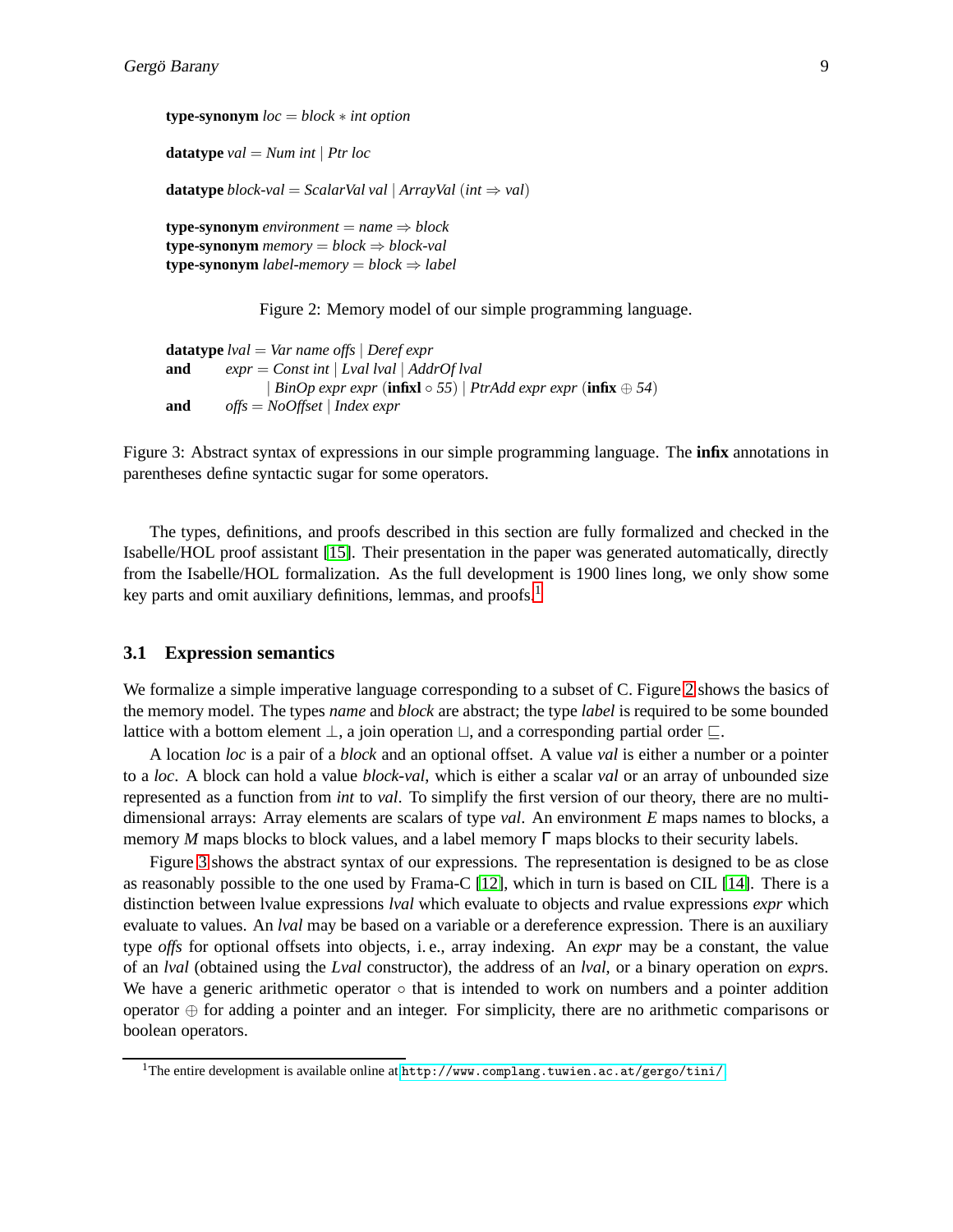Figure [4](#page-6-0) shows the inference rules capturing our definition of the semantics of expressions. The rules describe both the concrete semantics, i. e., the value computed by an expression, and our monitor semantics, i. e., the security label assigned to the expression. A judgement  $E, M, \Gamma \vdash e \rightarrow v, s$  means that in the context of an environment *E*, a memory *M*, and a label memory  $\Gamma$ , the expression *e* evaluates (as an rvalue) to the value *v* and the security label *s*. There are corresponding relations  $\leftarrow$  for the evaluation of lvalue expressions to locations and  $\rightarrow$ <sup> $o$ </sup> for offset expressions to optional integers. Offsets *Some i*, which arise from evaluating an *Index* offset expression, are used for array locations only. Scalar locations have offset *None*, which is the value corresponding to a *NoOffset* offset expression.

As an example, consider the C expression arr[idx] where arr and idx are variables. It is represented in the abstract syntax as *Var* arr *(Index (Lval (Var* idx *NoOffset)))*. For evaluating it as an lvalue, the LVALVAR rule applies, and the memory block for arr is determined from the environment *E*. The index expression idx can be evaluated to an integer offset using the OFFSIDX rule and further recursive rule applications of LVALVAR and OFFSNONE.

Note that this presentation does not include static typing of expressions. Using scalar values with an index or array values without an index is a type error, as is interchanging *Num* and *Ptr* values. As usual, the semantics simply gets stuck in such cases. Note also that the generic binary operator ◦ is interpreted by some unspecified *eval-binop* function whose details we do not care about.

Expressions' security labels are computed by the semantics by merging the labels of subexpressions using the label lattice's ⊔ operation. Constants and the locations of variables are considered public (⊥), while the labels of memory locations are read from the label memory  $\Gamma$  whenever the value of the memory location is read from the memory *M* in the RVALSCALARLVAL and RVALARRAYLVAL rules.

#### **3.2 Statement semantics**

Figure [5](#page-6-1) shows the abstract syntax of statements of our target language. The *Skip* statement, program sequencing, *If* and *While* statements are standard. However, for technical reasons (to make proofs tractable), we currently use two different forms of the assignment statement: Plain *Assign* if a value is written to a scalar location and *AssignArrayElem* if a value is written to an array element.

Figure [6](#page-7-0) shows the semantics of statements, again describing both concrete semantics (effects of the program on the memory) and monitor semantics (effects on the security label memory). The judgements take the form  $E$ ,  $S_P$ ,  $pc \vdash program$ ,  $M$ ,  $\Gamma \Rightarrow M'$ ,  $\Gamma'$ . This means that in the context  $E$ ,  $S_P$ ,  $pc$ , the program *program* evaluated on a memory *M* and label memory Γ terminates with a new memory *M*′ and new label memory Γ ′ . The meaning of the context element *S<sup>P</sup>* will be explained below. *E* is the environment, and *pc* is the program counter label.

The concrete parts of the semantics, capturing the computation of the new memory *M*, are standard. The memory can only be modified by assignment. In the ASSIGNSCALAR rule, the assignment's lefthand side *x* is evaluated to a location consisting of a memory block *b* without an offset, i. e., a scalar location. The right-hand side *e* is evaluated to a value *v*. The new memory is obtained by updating the value stored at block *b* in the memory to be *ScalarVal v*. The ASSIGNARRAYELEM rule is similar but more involved. The assignment's left-hand side *x* evaluates to memory block *b* with an integer index *i*. The memory *M* must contain an array *arr* at block *b*. The new memory *M*′ is obtained by updating *arr* at position *i* and storing this new array at block *b*.

The concrete semantics of *If* statements uses an unspecified function *istrue* of type *val* ⇒*bool* to select one of the branches to execute. The concrete semantics of *While* loops evaluates the body once if the condition is true, then re-applies a *While* inference rule in the new memory configuration. A loop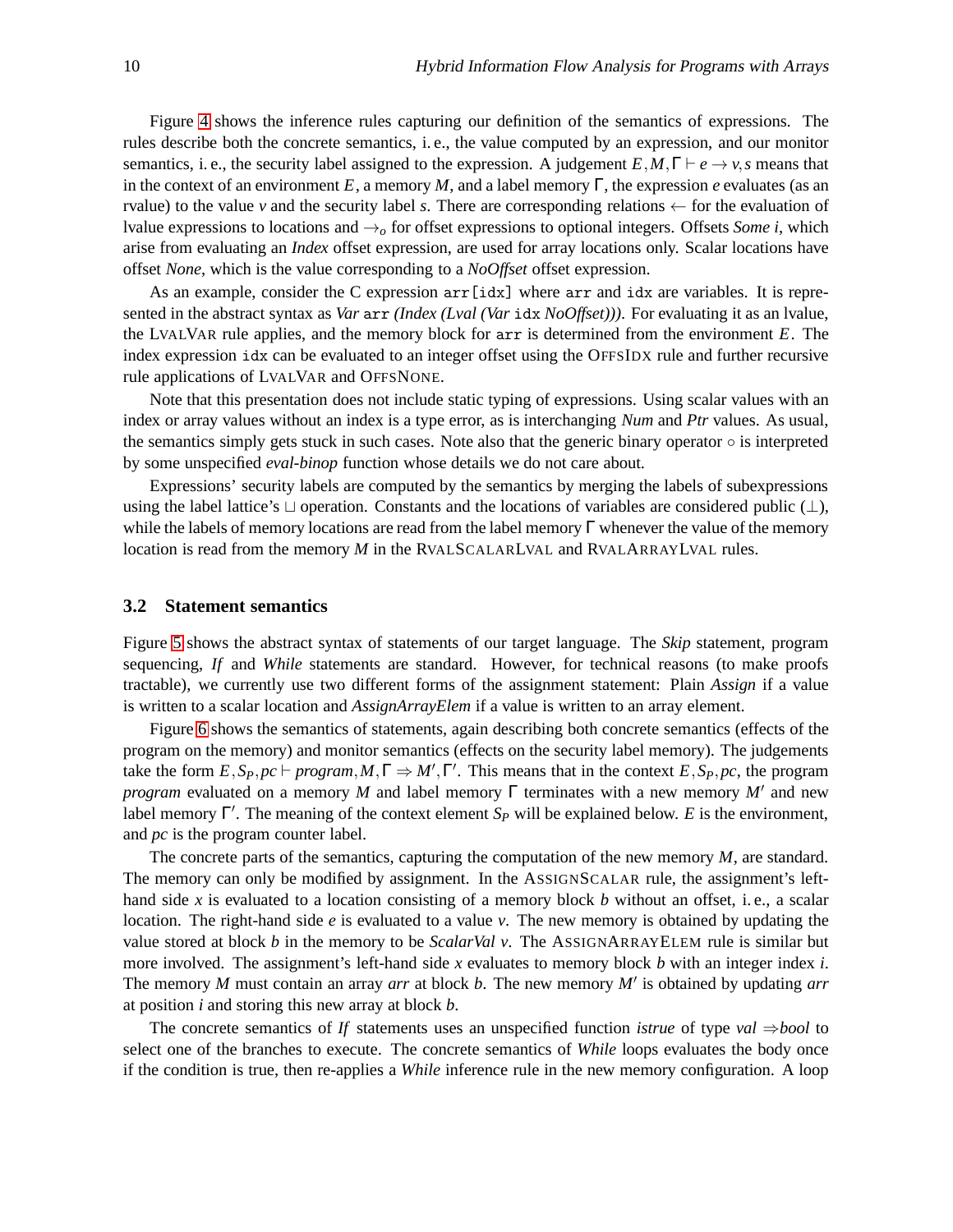<span id="page-6-0"></span>
$$
E x = b \t E, M, \Gamma \vdash \textit{offs} \rightarrow \textit{offset}, s
$$
\n
$$
E, M, \Gamma \vdash \textit{Var x offs} \leftarrow (b, \textit{offset}), s
$$
\n
$$
LVALMER
$$
\n
$$
\frac{E, M, \Gamma \vdash a \rightarrow \textit{Pr}(b, \textit{offset}), s}{E, M, \Gamma \vdash \textit{Derefa} \leftarrow (b, \textit{offset}), s}
$$
\n
$$
LVALMEM
$$
\n
$$
\frac{E, M, \Gamma \vdash a \leftarrow (b, \textit{None}), s! \t M b = \textit{ScalarVal} \vee \Gamma b = sr \t s! \sqcup sr = s
$$
\n
$$
E, M, \Gamma \vdash a \leftarrow (b, \textit{None}), s! \t M b = \textit{ScalarVal} \vee \Gamma b = sr \t s! \sqcup sr = s
$$
\n
$$
E, M, \Gamma \vdash \textit{Lval } a \rightarrow v, s
$$
\n
$$
\frac{E, M, \Gamma \vdash \textit{Lval } a \rightarrow v, s}{E, M, \Gamma \vdash \textit{Lval } a \rightarrow v, s}
$$
\n
$$
\frac{E, M, \Gamma \vdash \textit{Lval } a \rightarrow v, s}{E, M, \Gamma \vdash \textit{A} \leftarrow (b, s \t m \text{ max} \vee \text{ max})}
$$
\n
$$
\frac{E, M, \Gamma \vdash a \leftarrow l, s \t p = \textit{Pr1} \times \textit{RVALR} \times \textit{RVALR} \times \textit{RIE}
$$
\n
$$
\frac{E, M, \Gamma \vdash a \leftarrow l, s \t m \text{ max} \cdot b, s \t \text{ eval-binop } \vee \text{ val} \cdot b \neq s \t \text{ all } s b = s}{E, M, \Gamma \vdash a \rightarrow b \rightarrow \textit{Num} \cdot v, s}
$$
\n
$$
\frac{E, M, \Gamma \vdash a \rightarrow \textit{Pr}(b, \textit{Some } \textit{idx}), s b}{E, M, \Gamma \vdash p \rightarrow \textit{Pr}(b, \textit{Some } \textit{idx})}, s b}
$$
\n
$$
\frac{E, M, \Gamma \vdash \textit{offs} \rightarrow \textit{Num} \cdot s, s \t \text
$$

Figure 4: Inference rules defining the semantics of expressions in our example programming language. Judgements compute both concrete values and security label values of expressions.

<span id="page-6-1"></span>

| <b>datatype</b> instr = $Skip$ |                              |                |
|--------------------------------|------------------------------|----------------|
|                                | $\vert$ Assign lval expr     | $(-::=-52)$    |
|                                | $ AssignArrayElem$ lval expr | $(-::='-52)$   |
|                                | $\vert$ Seq instr instr      | (infixr :: 51) |
|                                | $\vert$ If expr instr instr  |                |
|                                | While expr instr             |                |

Figure 5: Abstract syntax of statements in the example programming language.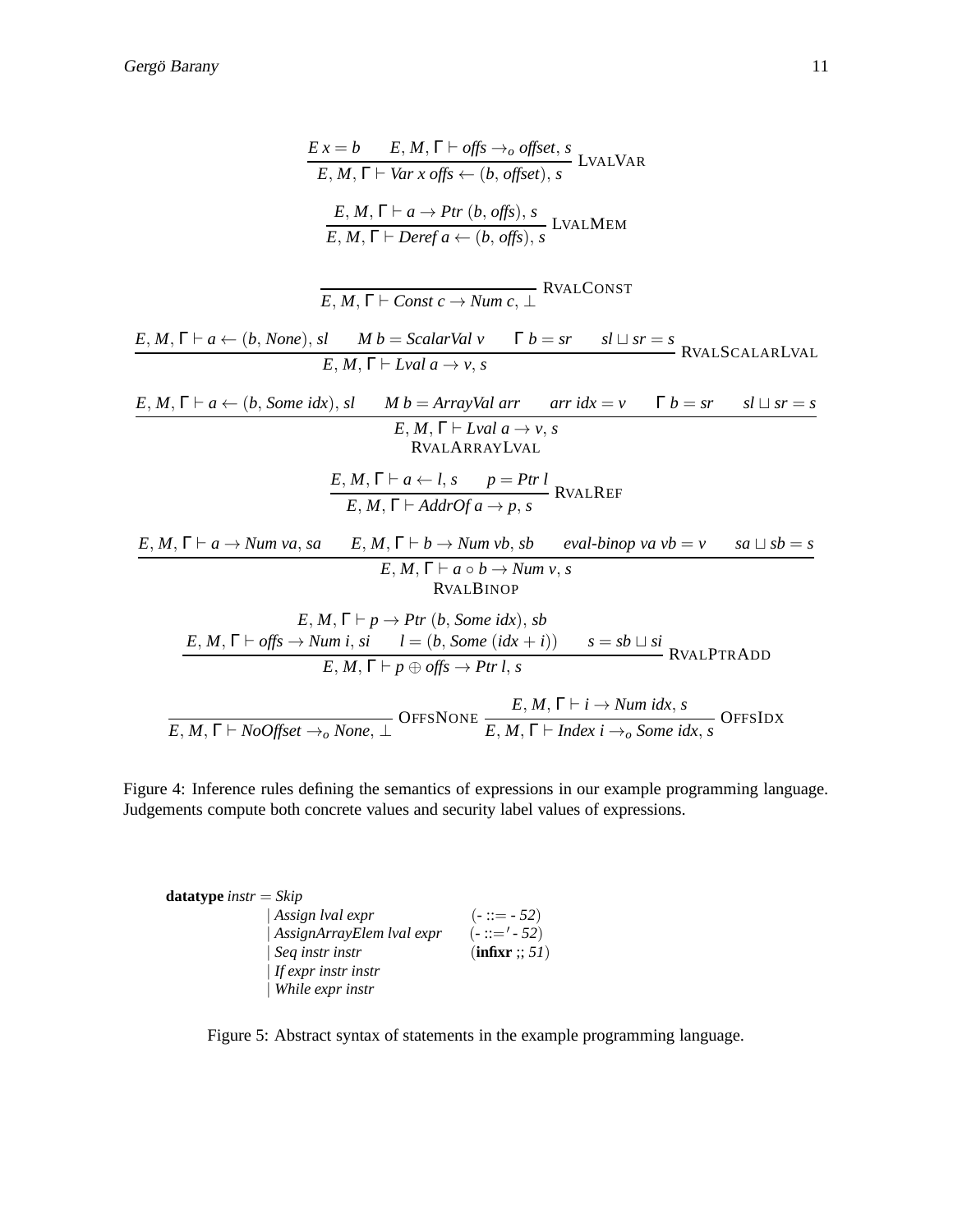<span id="page-7-0"></span>E, 
$$
S_P
$$
,  $pc \to \text{skip}, M, \Gamma \Rightarrow M, \Gamma$   
\nE,  $M, \Gamma \vdash x \leftarrow (b, None)$ ,  $sI$  E,  $M, \Gamma \vdash e \rightarrow v, sv$   $s = sl \cup sv \cup pc$   
\n
$$
\frac{s' = sl \cup pc \quad M' = M(b := \text{ScalarVal } v) \quad \Gamma' = \Gamma(b := s) \quad \Gamma'' = \text{update } S_P (x ::= e) \, s' \, \Gamma' \quad \text{ASSIGNSCALAR}
$$
\n
$$
E, S_P, pc \vdash x ::= e, M, \Gamma \vdash e \rightarrow v, sv
$$
\n
$$
s = sl \cup sv \cup pc \quad s' = sl \cup pc \quad Mb = \text{ArrayVal } arr \quad M' = M(b := \text{ArrayVal } (arr(i := v)))
$$
\n
$$
\Gamma b = I \quad \Gamma' = \Gamma(b := s \sqcup 1) \quad \Gamma'' = \text{update } S_P (x ::= e) \, s' \, \Gamma'
$$
\n
$$
E, S_P, pc \vdash x ::= 'e, M, \Gamma \Rightarrow M', \Gamma''
$$
\n
$$
f \Rightarrow S = S = S = S
$$
\n
$$
S = S = S
$$
\n
$$
S = S = S
$$
\n
$$
S = S = S
$$
\n
$$
S = S = S
$$
\n
$$
S = S = S
$$
\n
$$
S = S = S
$$
\n
$$
S = S = S
$$
\n
$$
S = S = S
$$
\n
$$
S = S = S
$$
\n
$$
S = S = S
$$
\n
$$
S = S = S
$$
\n
$$
S = S = S
$$
\n
$$
S = S = S
$$
\n
$$
S = S = S
$$
\n
$$
S = S = S
$$
\n
$$
S = S = S
$$
\n
$$
S = S = S
$$
\n
$$
S = S = S
$$
\n
$$
S = S = S
$$
\n
$$
S = S = S
$$
\n
$$
S = S = S
$$
\n
$$
S = S = S
$$
\n
$$
S = S = S
$$
\n
$$
S = S = S
$$
\n
$$
S = S = S
$$

Figure 6: Semantics of statements in the example programming language. Both concrete effects on memory and effects on the security label memory are tracked.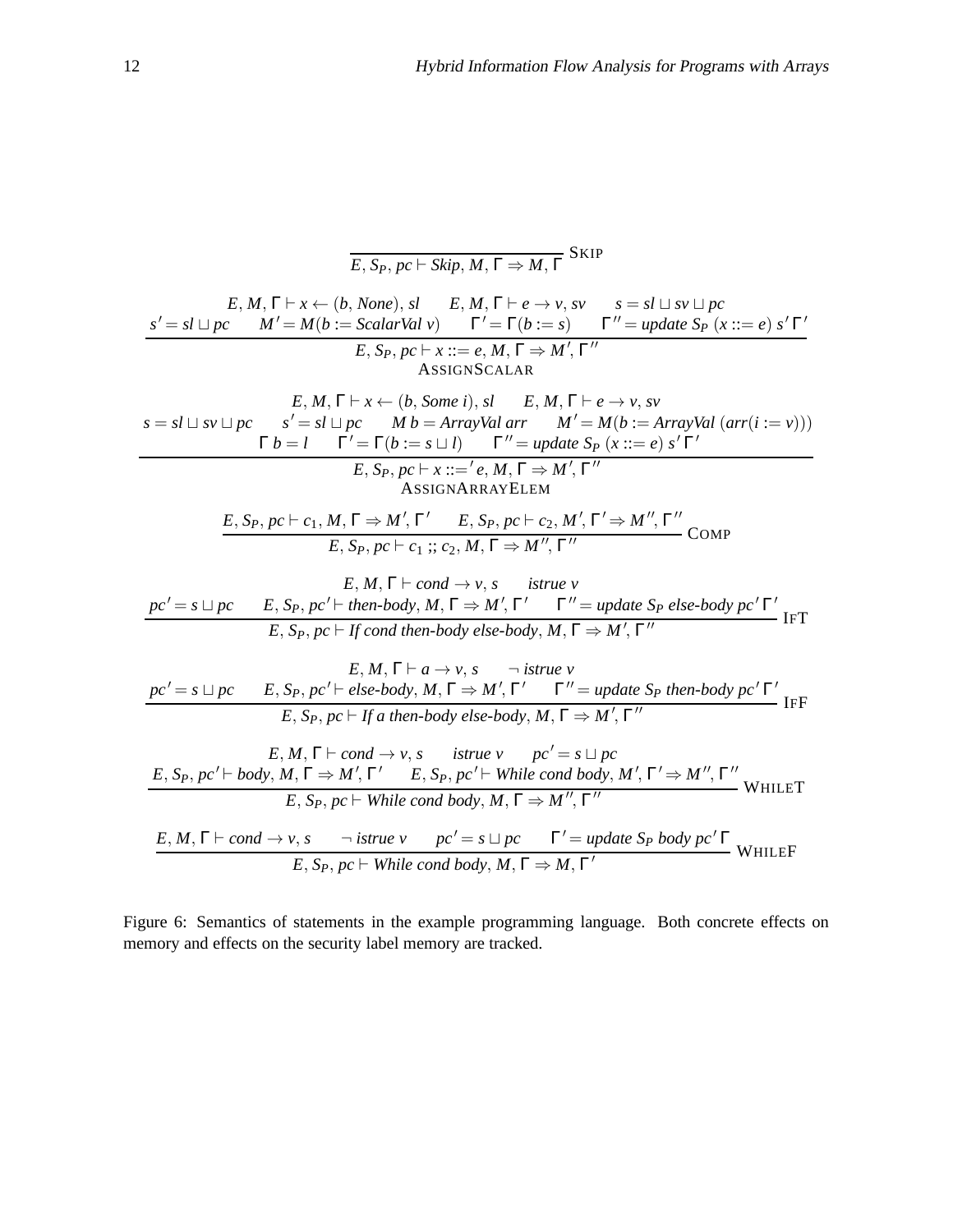<span id="page-8-0"></span>**fun** *collect-updates*  $\therefore$  *alias-function*  $\Rightarrow$  *instr*  $\Rightarrow$  *block set* **where** *collect-updates*  $S_P$  *Skip* =  $\{\}\$ *collect-updates*  $S_P(x ::= -) = S_P(x)$ *collect-updates*  $S_P(x ::= '-) = S_P x$ *collect-updates*  $S_P$  (*Seq i*<sub>1</sub> *i*<sub>2</sub>) = *collect-updates*  $S_P$  *i*<sub>1</sub>  $\cup$  *collect-updates*  $S_P$  *i*<sub>2</sub> | *collect-updates*  $S_P$  (*If - i*<sub>1</sub> *i*<sub>2</sub>) = *collect-updates*  $S_P$  *i*<sub>1</sub>  $\cup$  *collect-updates*  $S_P$  *i*<sub>2</sub> | *collect-updates*  $S_P$  (*While - i*) = *collect-updates*  $S_P$  *i* 

**fun** *update* :: *alias-function*  $\Rightarrow$  *instr*  $\Rightarrow$  *label*  $\Rightarrow$  *label-memory*  $\Rightarrow$  *label-memory* **where** *update*  $S_P$  *prog s*  $\Gamma = (\lambda b$ . *if*  $b \in (collect- updates S_P$  *prog*) *then*  $\Gamma(b) \sqcup s$  *else*  $\Gamma(b)$ )

Figure 7: Definition of the *update* function used to track the effects of aliasing and unexecuted program paths on the label memory.

terminates iff the condition becomes false at some point, in which case the WHILEF rule applies and performs no further changes to the memory.

The monitor semantics deserves more detailed explanations. Consider first the expression  $\Gamma' =$  $\Gamma(b := s)$  in the ASSIGNSCALAR rule. This updates the security label of the target block *b* to the new label *s*, which is computed from the label *sl* of the assignment's left-hand side's location, the label *sv* of the right-hand side value, and the current program counter label *pc*. This captures the direct information flow as shown in Example [1.](#page-1-1) After this, the label memory is updated again; the final monitor is  $\Gamma'' =$ *update*  $S_P$  ( $x ::= e$ )  $s'$   $\Gamma'$ . This captures pointer-induced flows as demonstrated in Example [3.](#page-2-1) If the lvalue *x* is a pointer expression and may refer to different memory locations at runtime, the labels of each corresponding memory block must be updated conservatively. This is done by the *update* function defined in Figure [7.](#page-8-0) This function takes an alias analysis function *SP*, a program fragment, a label *s* and a label memory Γ. It applies the auxiliary function *collect-updates* to find all memory blocks that may be modified by the given program fragment, then produces a new label memory where the label of every block possibly modified by the program fragment is joined with the label *s*. In the particular case of the ASSIGNSCALAR rule, the program fragment passed to *update* is the assignment  $x ::= e$  itself, which means that the set of blocks to be updated evaluates to just *S<sup>P</sup> x*. Correctness of the update depends on a correctness criterion for the *S<sup>P</sup>* function itself. Our formalization uses a predicate *admissible S<sup>P</sup> E M program* (shown in Figure [8\)](#page-9-0) to express that a static analysis *S<sup>P</sup>* computes a safe overapproximation of points-to sets with respect to the given program, environment, and starting memory. An alias function is admissible for a program in a certain configuration if it captures every assignment's target's correctly and is admissible for all possible configurations that arise in the evaluation of subprograms.

The ASSIGNARRAYELEM rule is similar to ASSIGNSCALAR in its handling of the label memory. The only difference is in the computation  $\Gamma' = \Gamma(b := s \sqcup l)$  where *l* is the memory block's old security label. This means that an array block's label can only ever increase monotonically, but never decrease. This behavior corresponds to the discussion of Example [4.](#page-3-1)

The inference rules involving control flow also use the *update* function to capture implicit flows as discussed in Example [2.](#page-2-2) After executing one of the branches of an *If* statement, *update* is used to adjust the security labels of all the memory blocks that may be modified in the *other* branch. Both the actual execution of one of the branches and the update of the other branch are performed using an updated program counter label *pc*′ . Similarly, even if a *While* loop never iterates, the labels of all the objects that may be modified in its body are updated with *pc*′ . All this ensures that implicit flows are correctly captured: The labels of objects that may be modified under the control of the branch condition are at least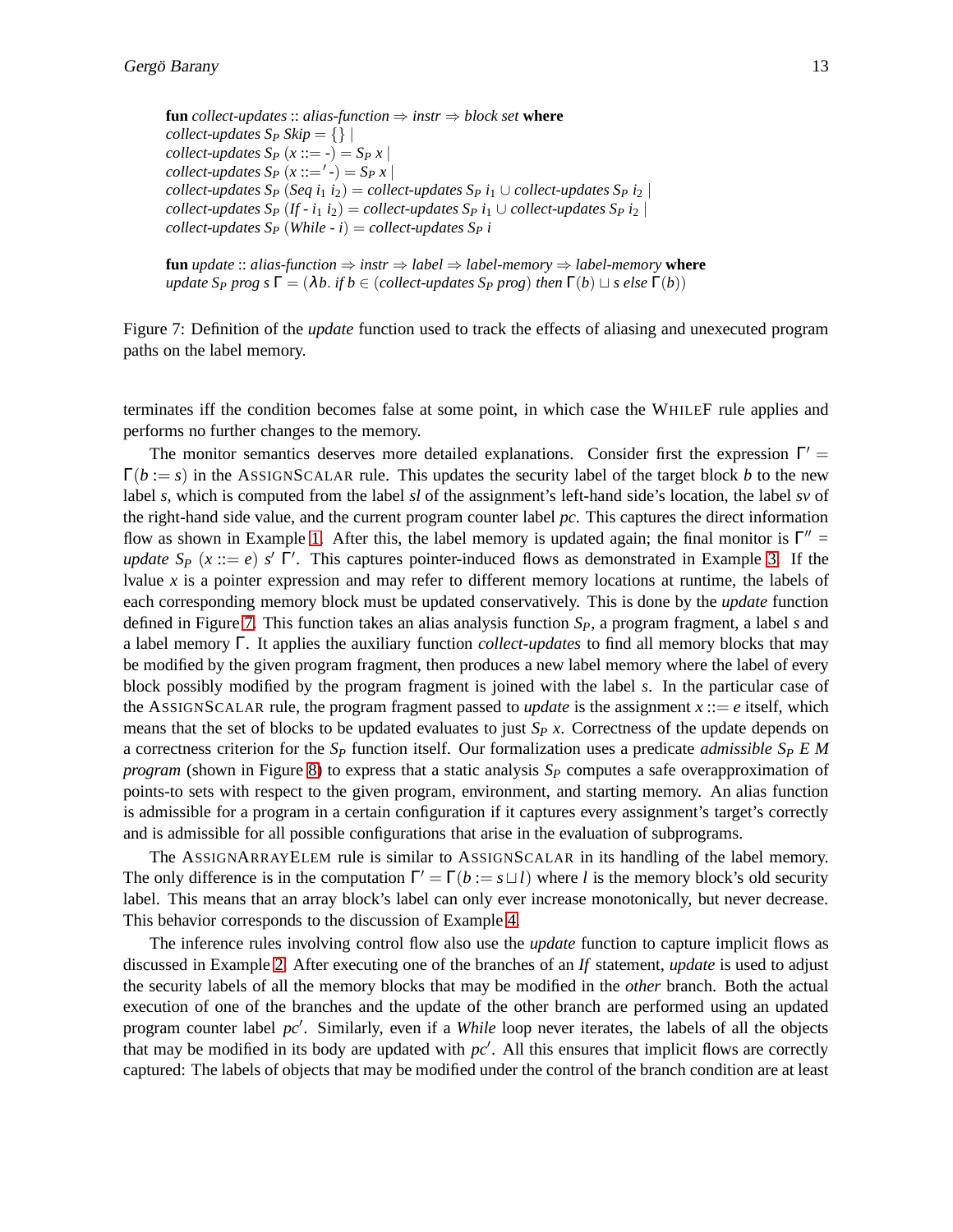<span id="page-9-0"></span>**fun** *loc-block* :: *loc*  $\Rightarrow$  *block* **where** *loc-block*  $(b, -) = b$ 

**fun** *admissible* **where** *admissible f E M Skip* = *True* | *admissible f E M*  $(x ::= e) = (\forall \Gamma. \forall l. \forall s. (E, M, \Gamma \vdash x \leftarrow l, s) \rightarrow (loc-block l) \in fx)$  $admissible f E M (x ::= 'e) = (\forall \Gamma. \forall l. \forall s. (E, M, \Gamma \vdash x \leftarrow l, s) \longrightarrow (loc-block l) \in f x)$ *admissible f E M* (*Seq a b*) = (*admissible f E M a* ∧  $(\forall \Gamma. \forall pc. \forall M'. \forall \Gamma'. (E, f, pc \vdash a, M, \Gamma \Rightarrow M', \Gamma') \longrightarrow admissible fEM'b))$ *admissible f E M* (*If c t e*) = (*admissible f E M t*  $\wedge$  *admissible f E M e*) | *admissible f E M* (*While c body*) = (*admissible f E M body* ∧  $(\forall M.\forall \Gamma.\forall pc.\forall M'.\forall \Gamma'.\ admissible \ f \ E \ M \ body \longrightarrow (E, f, pc \vdash body, M, \Gamma \Rightarrow M', \Gamma') \longrightarrow$ *admissible f E M* ′ *body*))

Figure 8: Definition of the *admissible* predicate on alias functions.

as high as the branch condition's label. If the branch condition is secret, these objects become secret as well, and no public information escapes that might allow attackers to infer anything about the condition.

#### **3.3 Proof of monitor correctness**

After describing the monitor semantics, we can now proceed to its proof of correctness. Recall that the goal is to prove non-interference: If a program is run twice on equivalent public inputs but possibly different secret inputs, all the public outputs must be the same on both runs. This ensures that the program's (public) output doesn't allow any inferences about the secret inputs.

The equivalence of public inputs is formalized in the following definition of *s-equivalence*. Two memories  $M_1$  and  $M_2$  are equivalent up to a security label *s* if they have the same contents for every memory block whose label in a certain security memory Γ is below *s*:

**definition** *s-equivalence* :: *label-memory* ⇒ *label* ⇒ *memory* ⇒ *memory* ⇒ *bool* (*-*, *-* ⊢ *-* ∼ *-*) **where**  $\Gamma, s \vdash M_1 \sim M_2 \equiv (\forall \ b::block. \Gamma(b) \sqsubseteq s \longrightarrow \text{mem-equal } M_1 M_2 b)$ 

(The *mem-equal* predicate captures equality of the values stored in block *b* in both memories. We omit its definition for brevity.) Somewhat similarly to *s*-equivalence on memories, we define a predicate imposing a partial ordering on label memories, saying that  $\Gamma_2$  is *less restrictive than*  $\Gamma_1$  *up to s* if it respects the ⊑ ordering on all blocks whose labels are below *s*:

**definition** *less-restrictive-up-to* :: *label* ⇒ *label-memory* ⇒ *label-memory* ⇒ *bool* (*-* ⊢ *-* ⊑ *-*) **where**  $s \vdash \Gamma_2 \sqsubseteq \Gamma_1 \equiv (\forall \ b::block. \Gamma_1(b) \sqsubseteq s \longrightarrow \Gamma_2(b) \sqsubseteq \Gamma_1(b))$ 

With these definitions, we can state an important lemma saying that the evaluation of expressions in *s*-equivalent memories is deterministic in a certain sense:

**lemma** *expr-evaluation-with-s-equivalence*:

**assumes**  $s \vdash \Gamma_2 \sqsubset \Gamma_1$ **and**  $\Gamma_1$ ,  $s \vdash M_1 \sim M_2$ shows  $\forall s_1 \ v_2 \ s_2 \ \ s_1 \sqsubseteq s \longrightarrow (E, M_1, \Gamma_1 \vdash a \rightarrow v_1, s_1) \longrightarrow (E, M_2, \Gamma_2 \vdash a \rightarrow v_2, s_2) \longrightarrow v_1 = v_2 \land s_2 \sqsubseteq s_1$ and  $\forall s_1 b_2 s_2. s_1 \sqsubseteq s \longrightarrow (E, M_1, \Gamma_1 \vdash b \leftarrow b_1, s_1) \longrightarrow (E, M_2, \Gamma_2 \vdash b \leftarrow b_2, s_2) \longrightarrow b_1 = b_2 \land s_2 \sqsubseteq s_1$ and  $\forall s_1 \ i_2 \ s_2. s_1 \sqsubseteq s \longrightarrow (E, M_1, \Gamma_1 \vdash c \rightarrow_o i_1, s_1) \longrightarrow (E, M_2, \Gamma_2 \vdash c \rightarrow_o i_2, s_2) \longrightarrow i_1 = i_2 \land s_2 \sqsubseteq s_1$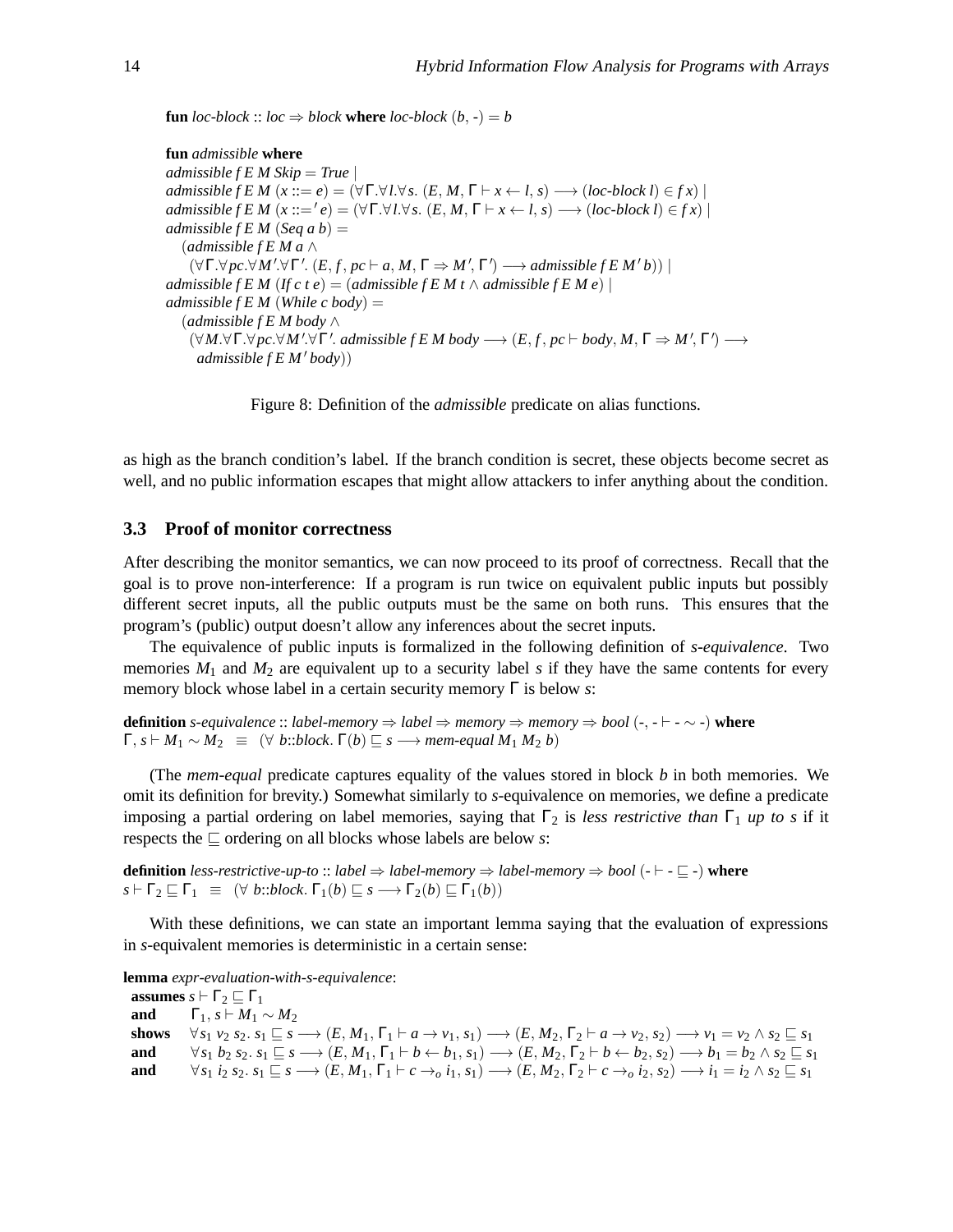This lemma expresses that if expression evaluation yields a value with a label below *s*, then evaluating the same expression in an *s*-equivalent configuration will yield the same value and a smaller (or equal) label. The proof (omitted here) proceeds by mutual induction on the semantics of evaluation of the different kinds of expressions.

Our main result is the formal proof of the following soundness theorem:

```
theorem monitor-soundness:
  assumes E, S_P, pc_1 \vdash program, M_1, \Gamma_1 \Rightarrow M_1', \Gamma_1'and admissible SP E M1 program
 and admissible SP E M2 program
 and pc_2 \sqsubseteq pc_1and s \vdash \Gamma_2 \sqsubseteq \Gamma_1and \Gamma_1, s \vdash M_1 \sim M_2shows (E, S_P, pc_2 \vdash program, M_2, \Gamma_2 \Rightarrow M_2', \Gamma_2') \longrightarrow (s \vdash \Gamma_2' \sqsubseteq \Gamma_1') \land (\Gamma_1', s \vdash M_1' \sim M_2')
```
This theorem shows that running the same program twice in *s*-equivalent memories  $M_1$  and  $M_2$ (and corresponding side conditions on the program counter labels and security memories) preserves *s*equivalence. Inspection of memory blocks whose labels are below *s* in Γ ′ 1 does not yield any information to an attacker. The result only holds if the static analysis  $S_p$  is *admissible* for the given program, i.e., it safely overapproximates all aliasing in the program when started from a given memory configuration.

*Proof sketch.* The proof of the soundness theorem proceeds by rule induction on the semantics. We will sketch the main idea of the soundness argument for assignments to scalars and for one branch of the evaluation of the *If* statement. In either case, the idea is to show preservation of *s*-equivalence and the 'less restrictive up to' relation by considering how the value and label of an arbitrary memory block *b* is modified by the program.

*Rule* ASSIGNSCALAR*.* We may assume that there exist derivations in the semantics showing both  $E, S_P, pc_1 \vdash x ::= e, M_1, \Gamma_1 \Rightarrow M'_1, \Gamma'_1 \text{ and } E, S_P, pc_2 \vdash x ::= e, M_2, \Gamma_2 \Rightarrow M'_2, \Gamma'_2.$  In these derivations, name the memory block referenced by *x* as  $b_1$  and  $b_2$  and the label of evaluating *x* as an lvalue as  $s_1$  and  $s_2$ , respectively. Assume also that there is some arbitrary memory block *b* where  $\Gamma'_1(b) \sqsubseteq s$ , i.e., *after* the assignment the label of *b* is below *s*. It suffices to show that  $\Gamma'_2(b) \sqsubseteq \Gamma'_1(b)$  and  $M'_1(b) = M'_2(b)$ .

Making a case distinction, assume first that  $b \in S_p x$ . This means that *b* may be modified by this assignment according to the static analysis. It follows that *s*<sup>1</sup> ⊑ *s* since otherwise the *update* function would have changed *b*'s label such that  $\Gamma'_1(b) \sqsubseteq s$  would not hold. Using  $s_1 \sqsubseteq s$  we can apply the expression evaluation lemma from above to obtain  $b_1 = b_2$ , i.e., the same block is assigned in both executions. Further, if  $b_1 = b$ , i. e., this is indeed the block that is modified by the assignment, another application of the lemma ensures that the same value is assigned (showing  $M'_1(b) = M'_2(b)$ ) and that the expression's labels in the two derivation trees respect the  $\subseteq$  ordering, establishing  $\Gamma'_2(b) \subseteq \Gamma'_1(b)$ . Otherwise, if  $b_1 \neq b$ , then the memory at *b* is not modified at all, and its label is updated safely using *update*, again establishing the intended results.

Finally, in the other case  $b \notin S_P$  *x*. Because  $S_P$  is an admissible analysis, it follows that *b* is not modified by this assignment. Hence the semantics rule modifies neither the memory nor the label memory, and the result follows directly from the assumptions.

*Rule* IFT. Assume there is a derivation for  $E$ ,  $S_P$ ,  $pc_1$  ⊢ If c then-body else-body,  $M_1$ ,  $\Gamma_1 \Rightarrow M'_1$ ,  $\Gamma''_1$ where the condition *c* evaluates to a true value with label *s*1. From the evaluation of the true branch *thenbody* in the starting context with updated program counter  $pc'_1 = s_1 \sqcup pc_1$  obtain a label memory  $\Gamma'_1$ where  $\Gamma''_1$  = *update*  $S_P$  *else-body*  $pc'_1$   $\Gamma'_1$ . Assume further there is a derivation showing  $E, S_P, pc_2 \vdash$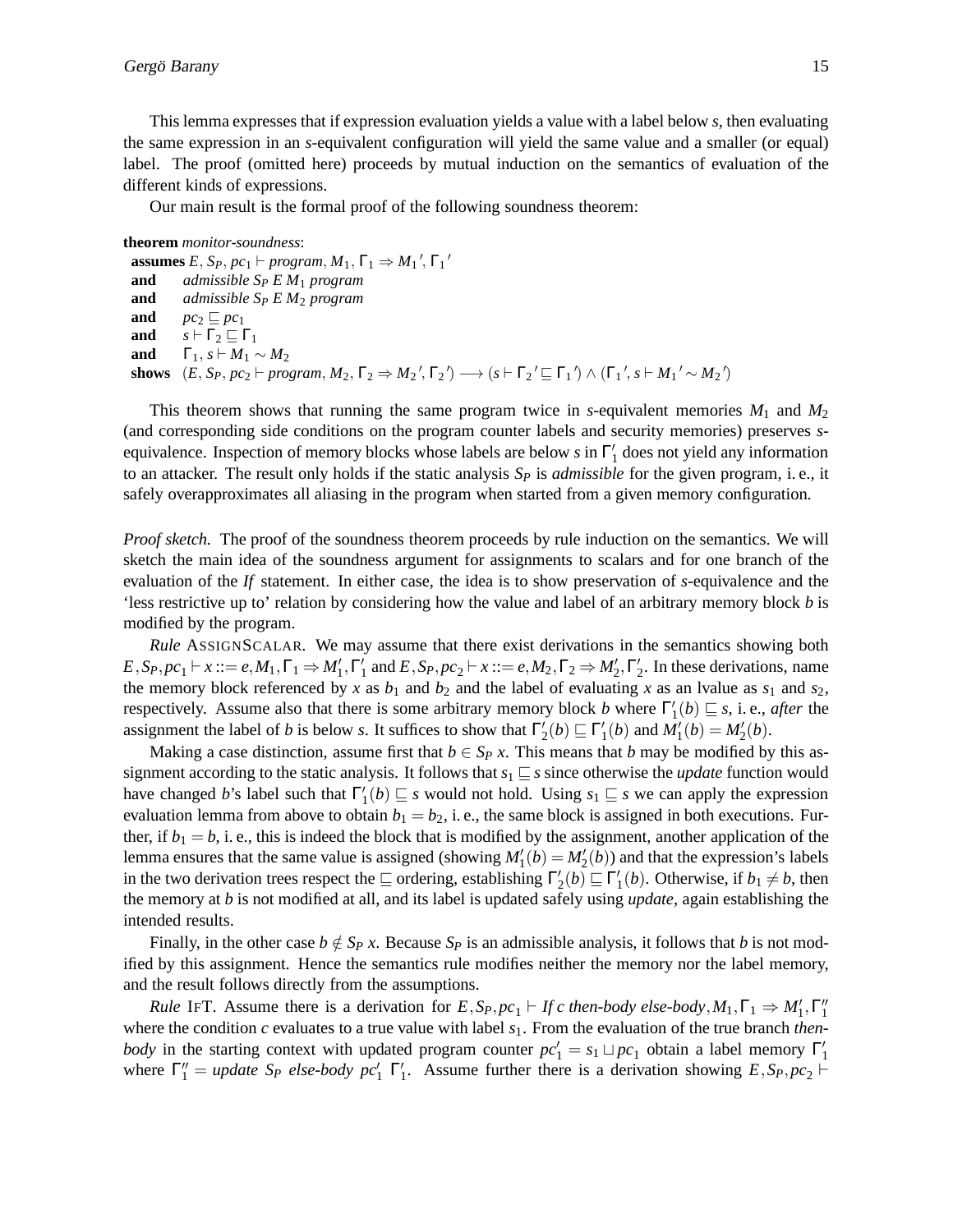*If c then-body else-body*,  $M_2$ ,  $\Gamma_2 \Rightarrow M'_2$ ,  $\Gamma''_2$ . Note that we do not assume that this derivation enters the same branch. Fix again a block *b* with  $\Gamma''_1(b) \sqsubseteq s$ .

Making a case distinction, assume  $s_1 \subseteq s$ . Using the expression evaluation lemma, the branch condition *c* evaluates to a true value in the second configuration as well, so the same branch is executed. The required result follows by induction on the execution of *then-body*.

Otherwise,  $s_1 \not\sqsubseteq s$ . The two derivations may execute different branches; we show that the block *b* is not affected by the *If* statement at all, so the different executions make no difference to its value or label. First, we have  $b \notin collect-up dates$  S<sub>*P*</sub> else-body because otherwise the *update* function on *elsebody* would have raised its label such that the assumption  $\Gamma''_1(b) \sqsubseteq s$  could not hold. Otherwise, if  $b \in$ *collect-updates S<sup>P</sup> then-body* were to hold, then at some point during the execution of the *If* statement its label would have to be raised to at least *s*<sub>1</sub>, again violating the assumption. Thus we obtain  $\Gamma''_2(b) \sqsubseteq \Gamma''_1(b)$ and  $M'_1(b) = M'_2(b)$ .

The rules for the other branch of the *If* and for the *While* statement follow similar reasoning. Finally, the proof for evaluation of *Skip* is trivial, and the proof for program composition follows directly from the induction hypothesis for the subprograms.  $\Box$ 

The full, completely machine-checked Isabelle/HOL proof of this theorem is about 600 lines long, plus about 200 lines of proofs of key auxiliary lemmas. The structure of the proof itself follows the work of Assaf [\[1\]](#page-17-4), which gives a manually typeset paper proof of a little more than five pages (without handling arrays). We were able to reproduce the paper proof mostly faithfully, repairing some typographical errors and minor glitches along the way. The most important issue was that Assaf's proof of the assignment rule is too weak: His proof only shows  $\Gamma'_2(b) \sqsubseteq s$  (for a block *b* modified by the assignment) rather than the stronger result  $\Gamma'_2(b) \sqsubseteq \Gamma'_1(b) \sqsubseteq s$  needed to establish the goal  $s \vdash \Gamma'_2 \sqsubseteq \Gamma'_1$ . However, it was easy to reuse the structure of the given proof and strengthen it to prove the necessary condition.

# <span id="page-11-0"></span>**4 Program transformation**

Given the abstract semantics from the previous section, we now turn to the question of how to implement the security monitor in practice. We want to insert monitoring code into a given program that tracks security labels. At the end of the execution of the program, the label variable  $\overline{x}$  for each original program variable x should have the same value as  $\Gamma(E(x))$  in the monitor semantics. The soundness proof of the monitor then carries over to the analysis code.

#### **4.1 Information flow monitoring without pointers**

Without pointers or arrays, inlining the dynamic analysis code is simple: Whenever a variable x is read or written, we insert appropriate reads or writes of the corresponding label variable  $\underline{x}$ . Additionally, for every statement affecting control flow, a new program counter status variable is created and updated as in the monitor semantics in Figure [6.](#page-7-0) Additional assignments are inserted to model the effects of the control flow branch not taken, as with the *update* function in the monitor semantics.

The difficulties arise when pointers are used: What is the label variable corresponding to a pointer dereference expression \*p? In the abstract theory, such expressions evaluate to memory blocks *b* which are used to access both the memory *M* and the label memory Γ. However, these memory blocks are not available as first-class objects in C, so we need a different way of finding the correct label variable to access.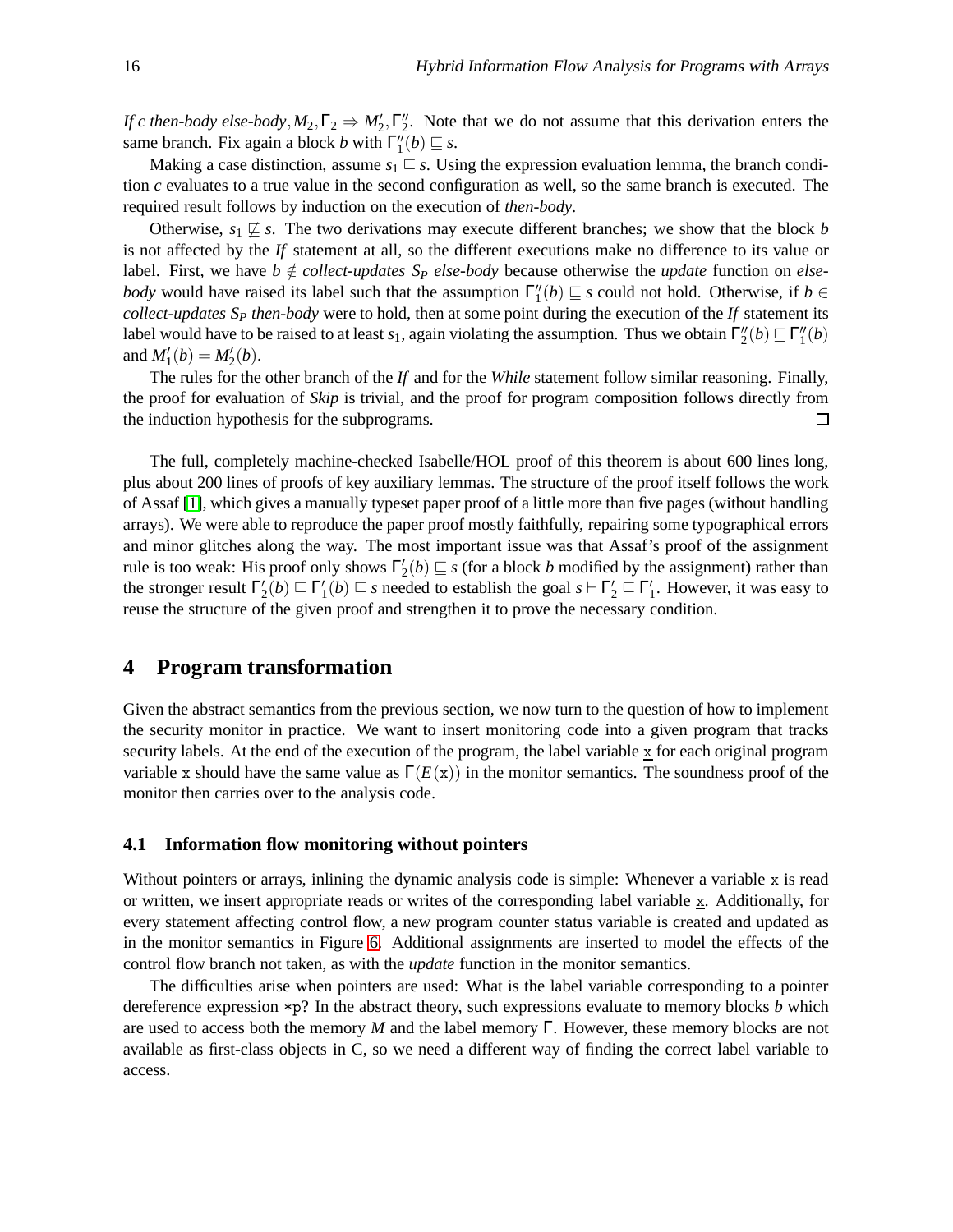#### **4.2 Information flow monitoring with pointers to scalars**

The solution for tracking pointers developed by Assaf [\[1\]](#page-17-4), which we follow, is to mirror all pointer structures in the original program in the information flow monitor. For this purpose, each pointer p of type  $T^{*(n)}$  (i. e., that may be dereferenced *n* times) is associated with *n* label pointers  $p_d_1, \ldots, p_d_n$ . The intention is to ensure that at any point in the program, the expression  $*(i)$  p\_d*i* for all  $1 \le i \le n$ evaluates to the label of ∗ (*n*)p.

For example, if pointer p is made to point to variable x by an assignment  $p = kx$  in the original program, a corresponding label pointer variable  $p_d1$  is made to point to the label variable  $\overline{x}$  by the inserted assignment  $p_d1 = \& x$ . Reads and writes through \*p can then be mirrored in the analysis as reads and writes through \*p\_d1. Assaf gives a formal definition of this transformation and proves that it preserves the invariant that for all pointers in the program, a pointer p points to a target x iff the corresponding label pointer points to the target's label. This allows a proof of the correctness of the transformation, i. e., it establishes that the instrumented program computes the same security labels as the label memory Γ in the underlying semantics.

#### **4.3 Information flow monitoring with arrays**

We extended the approach described above to handle arrays. Note that the monitor semantics in Figures [4](#page-6-0) and [6](#page-7-0) assume that the memory block storing an array has a single security label, not individual labels for individual array elements. The reason for this was touched on in Example [4:](#page-3-1) If an array element is written at a secret index, reading another array element and finding it has a non-secret label would leak information about the value of the index.

For this reason, we associate each array a with a single label variable a called the *summary label*. As in the ASSIGNARRAYELEM inference rule in the semantics, every write to an array element triggers a *weak update* of this label: The summary label *l* is not overwritten by the new label *s* (which incorporates the labels of the index and the value to be written) but with the joined value *s*⊔*l*. As security labels form a lattice, we have *s* ⊑ *s*⊔*l* and *l* ⊑ *s*⊔*l*. This means that over a sequence of assignments to elements of the array with labels  $s_1, \ldots, s_n$ , the values of the summary label  $l_1, \ldots, l_n$  always form an ascending chain with respect to  $\subseteq$ . Furthermore, at any point, the current  $l_i$  is a safe overapproximation of all  $s_1, \ldots, s_{i-1}$ written so far. Our analysis ensures that the label of any read from array a incorporates its summary label <u>a</u>. This means that, if at any point in the program a secret value or secret index is used in an assignment to an element of a, all future reads will be treated as secret. This property ensures the equivalence of  $\underline{a}$  to the label  $\Gamma(E(a))$  and hence the soundness of our information flow analysis in this aspect.

The summary field also plays an important role in handling pointers to array elements as well as pointer arithmetic. Consider the following program fragment:

 $p = \&a[i];$ p++;  $*p = 42;$ 

This code assigns the address of array element a[i] to pointer p, increments p to point to the next array element, then writes to memory through p. This final write affects an element of the array a, so we must ensure that our analysis updates the summary label a correctly.

To this end we must ensure that a label pointer associated with p always points to the target's summary label and is not moved by pointer arithmetic. In the example above, a summary pointer p\_summary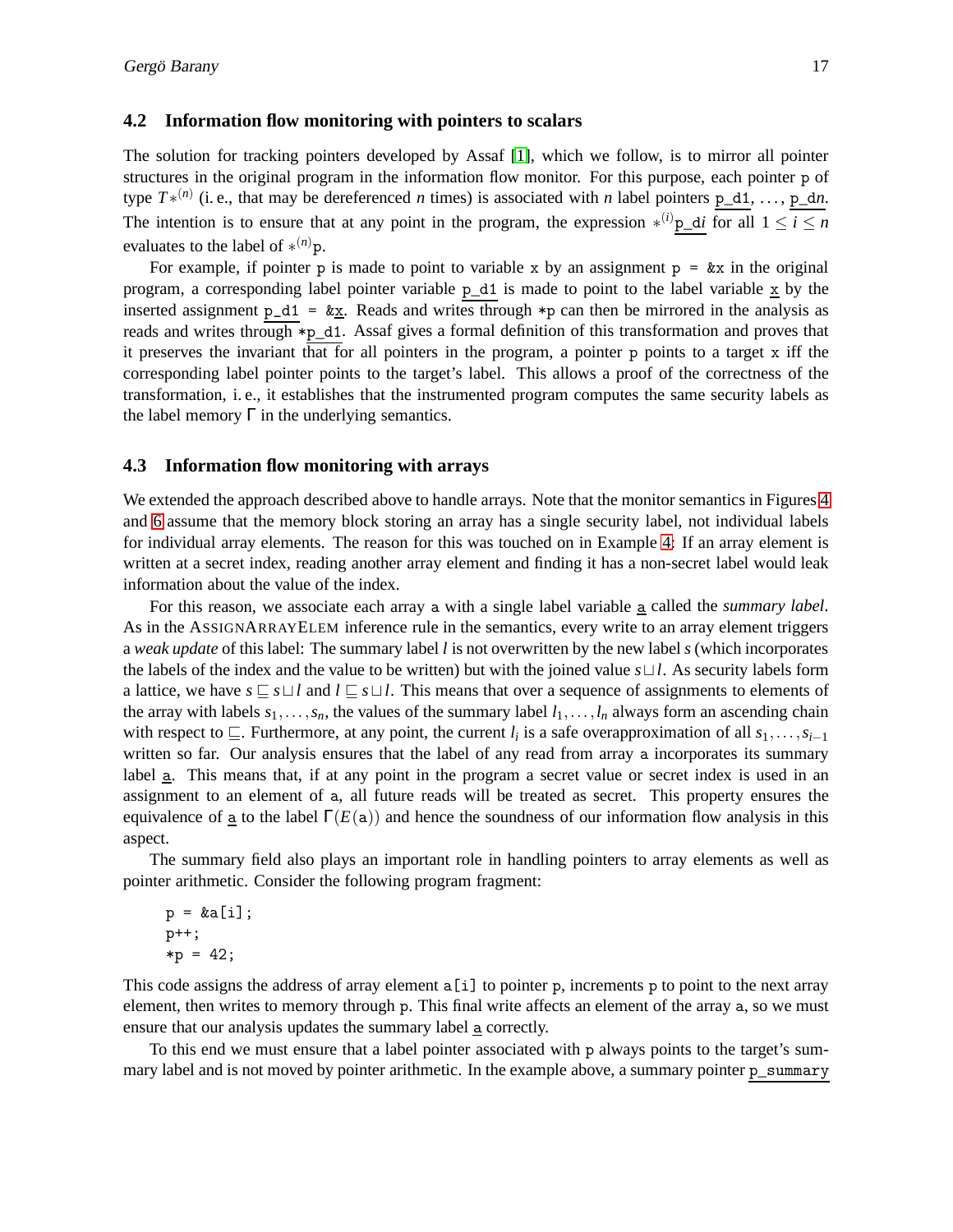must be generated by the analysis and pointed to the address of  $\underline{a}$ . This pointer is not affected by indexing or pointer arithmetic, i.e., it always points to  $\underline{a}$  regardless of the value of the index expression i and regardless of the pointer increment using ++. The assignment through \*p can then be mirrored in the analysis by a weak update through \*p\_summary, which results in a weak update of a as required.

In the presence of arrays of pointers, a summary label is not enough, however: We must additionally track pointer relationships in an array-field-sensitive way. Consider a slightly modified version of the example above, where a is now an array of pointers rather than an array of numbers as before, and p is therefore a pointer to a pointer:

$$
p = \&a[i];
$$
  
\n
$$
p^{++};
$$
  
\n
$$
a[i+1] = \&x
$$
  
\n
$$
* * p = y;
$$

Here the final assignment through  $\ast\ast p$  is an assignment to the variable x, and the dynamic information flow analysis must therefore be able to execute an appropriate update of its label  $\mathbf{x}$ . Thus there must be an appropriate label pointer  $p_d2$  where \*\*p\_d2 is the object  $\underline{x}$ .

We achieve this by associating a second label with each array of pointers  $a[n]$ : Besides the scalar summary label  $\underline{a}$ , we also use an array of label pointers  $\underline{a}$ ,  $\underline{d}$  [*n*]. The intention is to ensure that if  $\underline{a}[i]$ points to x, then  $a_d1[i]$  points to x. In the example above, we can let  $\ast \rho_d2$  point to  $a_d1[i]$ initially and then mirror the pointer arithmetic p++. We arrive at the following fragment of monitoring code (ignoring summary labels for simplicity):

$$
\underline{p\_d2} = \& \underline{a\_d1}[i];
$$
\n
$$
\underline{p\_d2}^{++};
$$
\n
$$
\underline{a\_d1}[i+1] = & \underline{x};
$$
\n
$$
**p\_d2 = y | p;
$$

The generated code ensures that at the last assignment,  $p_d2$  points to  $a_d1[i+1]$ , which in turn points to x. The last assignment thus updates x as required.

We can thus summarize the requirements for our analysis: Every array a needs a summary label a and an array of exact labels  $a_d0$ . Every pointer p needs a label p for the pointer itself as well as a summary label pointer p\_d1\_summary to point to p's target's summary label and a label pointer p\_d1 to point to p's exact target's label. These rules must be applied recursively for types of nested pointers or arrays, adjusting the number of possible dereferences (d). Figure [9](#page-14-0) shows how we compute the list of types and dereferencing levels using the function *labels*. The recursive computation is captured in the function *labels-aux*. The most subtle issue is that *labels* must add an outermost summary label for array types.

For a C type declaration int \*b[10], encoded as *TArray (TPtr TInt) 10*, this system computes the following label types, which our program transformation turns into the appropriate type declarations:

| int b_status;                        |
|--------------------------------------|
| int $b_$ status $d0[10]$ ;           |
| $int *b_ status_ d1_ summary  [10];$ |
| int $*b_$ status $-d1$ [10];         |
|                                      |

The types on the left-hand side were computed by the Isabelle/HOL function *labels* in Figure [9,](#page-14-0) the C type declarations on the right by the equivalent code in our Frama-C plugin implementing the program transformation for C programs.

Putting everything together, Figure [10](#page-14-1) shows another variant of the examples above and the complete dynamic information flow monitoring code generated by our system. In the statement performing pointer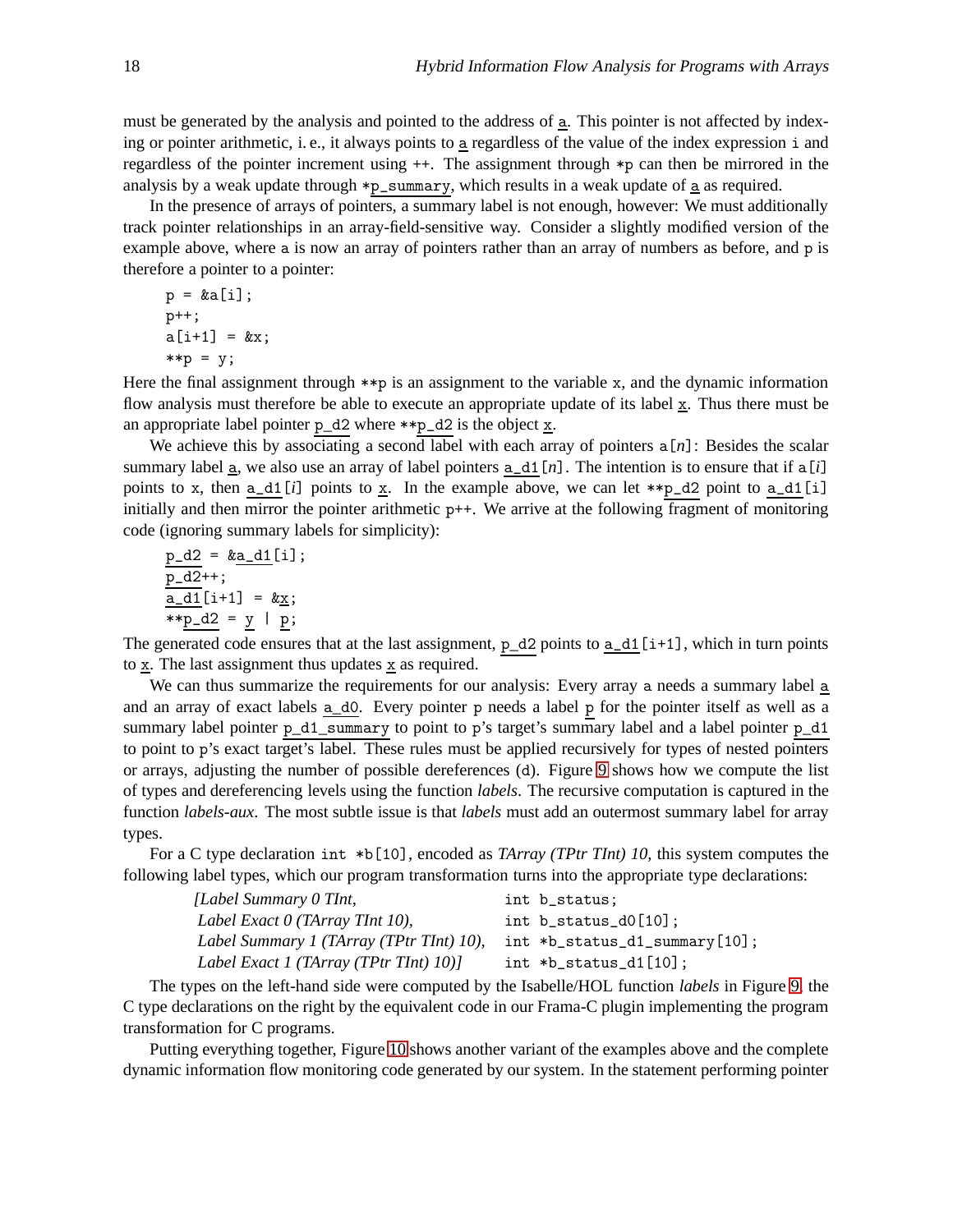<span id="page-14-0"></span>**datatype** *type* = *TInt* | *TPtr type* | *TArray type nat* **datatype** *label-kind* = *Exact* | *Summary* **datatype** *label-type* = *Label label-kind nat type*

**fun** *ptr-label* **where** *ptr-label* (*Label kind d t*) = *Label kind*  $(d+1)$  (*TPtr t*) **fun** *array-label* **where** *array-label len* (*Label kind d t)* = *Label kind d (TArray t len)* 

**fun** *labels-aux* **where** *labels-aux TInt* = [*Label Exact 0 TInt*] |  $labels-aux(TPtr t) =$ [*Label Exact 0 TInt*, *Label Summary 1* (*TPtr TInt*)] @ *map ptr-label* (*labels-aux t*) | *labels-aux* (*TArray t len*) = *map* (*array-label len*) (*labels-aux t*)

**fun** *labels* **where** *labels* (*TArray t len*) = [*Label Summary 0 TInt*] @ *labels-aux* (*TArray t len*) | *labels t* = *labels-aux t*

Figure 9: Computation of label types in the presence of arrays and pointers.

<span id="page-14-1"></span>

| $p = \&a[i];$  | $p = k a[i];$                         |
|----------------|---------------------------------------|
| $*p = 42;$     | $p = 0 \mid (\underline{i} \mid pc);$ |
| $p$ += secret; | $p_d1$ _summary = & <u>a</u> ;        |
| $*p = 43;$     | $p_d1 = x_d0[i];$                     |
|                | $*p = 42;$                            |
|                | $*p_d1_summary  = 0   (p   pc);$      |
|                | $*p_d1 = 0   (p   pc);$               |
|                | $p$ += secret;                        |
|                | $p$  = $\frac{secret}{}$   $pc$ ;     |
|                | $p_d1$ _summary = $p_d1$ _summary;    |
|                | $p_d1 += secret;$                     |
|                | $*p = 43;$                            |
|                | $*p_d1_summary  = 0   (p   pc);$      |
|                | $*p_d1 = 0   (p   pc);$               |

Figure 10: Example of dynamic information flow monitoring with arrays and pointer arithmetic. The original program (left) is turned into the program with inlined analysis code (right). Our transformation tool's output was modified to make status variable names more readable, changing names like p\_status to p.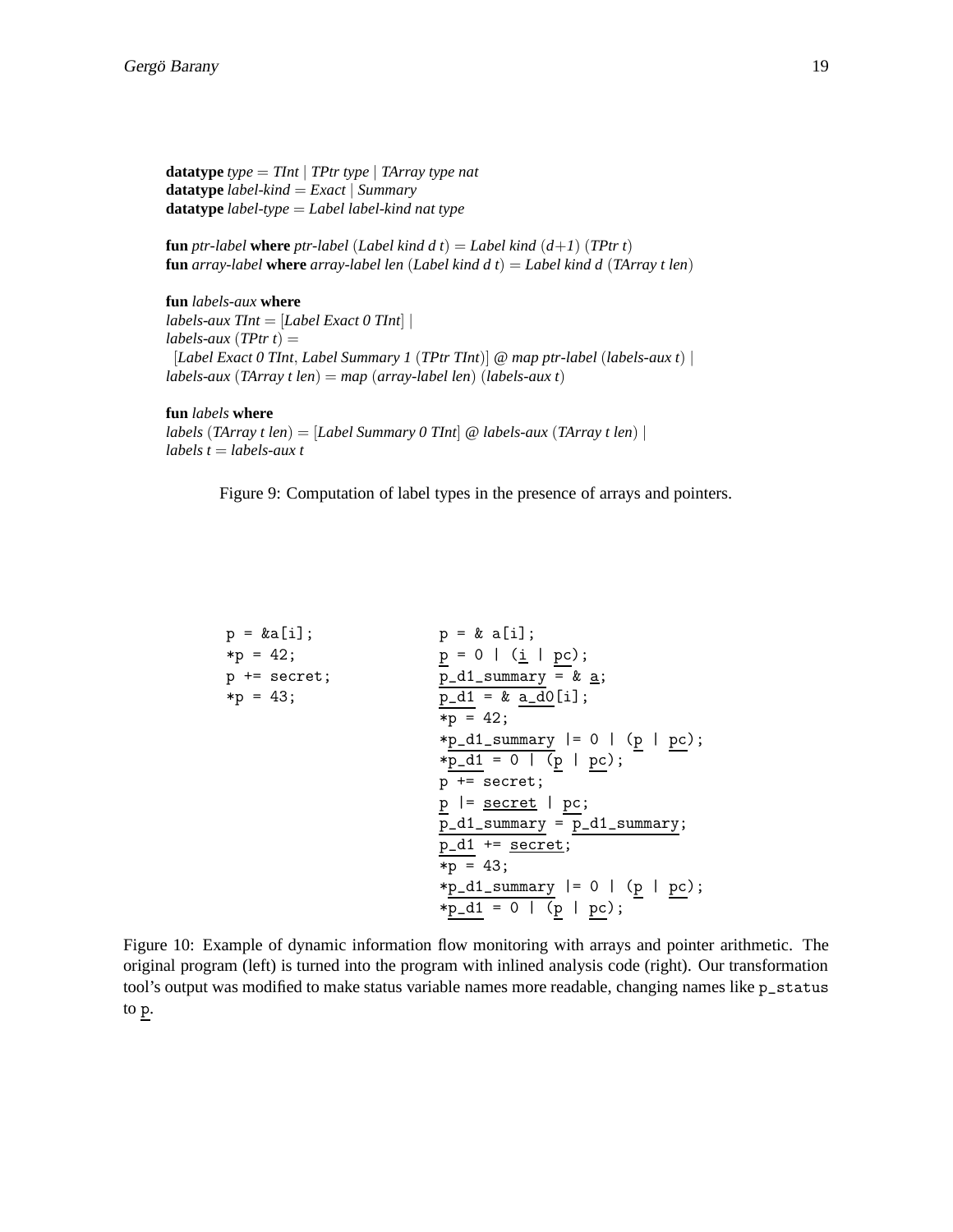arithmetic, we use a variable secret to make the flow more visible: When the pointer p has been offset by secret, its label is joined with secret's label. At the subsequent assignment to \*p, this label is propagated to the target's label. Observe also how pointer expressions for summary labels perform weak updates (using the |= operator), but the corresponding exact labels receive strong updates.

The remaining challenge is to complete the formalization of this program transformation in Isabelle/HOL. The key is a precise statement of the invariant that whenever a pointer expression p points to a variable x, the corresponding label pointer expression  $p$  points to  $\overline{x}$ . We will then show that the assignments inserted by the program transformation preserve this invariant, which will allow us to establish a complete soundness proof.

### <span id="page-15-0"></span>**5 Implementation notes**

We have implemented the program transformation sketched above as a plugin in the modular C analysis and transformation framework Frama-C [\[12\]](#page-17-6). The current prototype handles programs with arbitrary data structures composed of arrays, pointers, and struct types. For the alias analysis  $S_p$  needed by the transformation, we rely on Frama-C's built-in Value analysis, which computes both aliases for pointers and value approximations for numeric variables using intervals and other domains. The transformation is implemented as a transformation of the Frama-C AST, which can then be output as C code. At the time of writing, some details of real-world C programs are not yet handled by the analysis, which precludes us from giving a detailed experimental evaluation of our approach. The main missing feature is the treatment of goto statements. These are inserted by Frama-C's AST normalization for early return statements inside conditionals and for continue statements in for loops. We are currently working on finalizing the handling of the information flows due to this kind of non-compositional control flow.

Using Frama-C's support for code annotations, we allow security levels of variables to be specified as / $*$ @ public  $*$ / or / $*$ © private  $*$ / at the point of declaration. The corresponding label variables are then initialized accordingly. Labels are tracked as integer values of 0 (public) and 1 (private) and are efficiently combined using the bitwise-or operator |. We do not currently support more general lattices; however, extending the current implementation to lattices that can be represented as bitvectors (up to 64 bits) is straightforward.

Users may also insert annotations like  $// \mathcal{Q}$  assert security\_status(x) == public; in their programs. Such annotations may also occur as function preconditions using Frama-C's annotation language ACSL; for example, any output function could require its arguments to be public. This allows users full freedom to specify their application-specific information flow policies. For example, functions that may cause information to be written to network sockets (such as the common send(1) system call) may have contracts requiring their inputs to be public. As another example, cryptographic code may be annotated to ensure that branch conditions are always independent of the cryptographic keys; otherwise, key-dependent control flow may cause differences in timing or other side-channels observable by attackers [\[3,](#page-17-8) [6\]](#page-17-9). Without such annotations, our analysis never reports a policy violation, i. e., without a user-defined policy everything is permitted. As such policies are inherently application-specific, we want to keep our analysis as general as possible and do not specialize it for particular flow policies.

Transformed, annotated programs often contain enough information for the Value analysis to be able to prove such assertions without having to execute the instrumented program at all. Thus our hybrid analysis combined with the powerful components of the Frama-C framework can often be used as a powerful static analysis as well.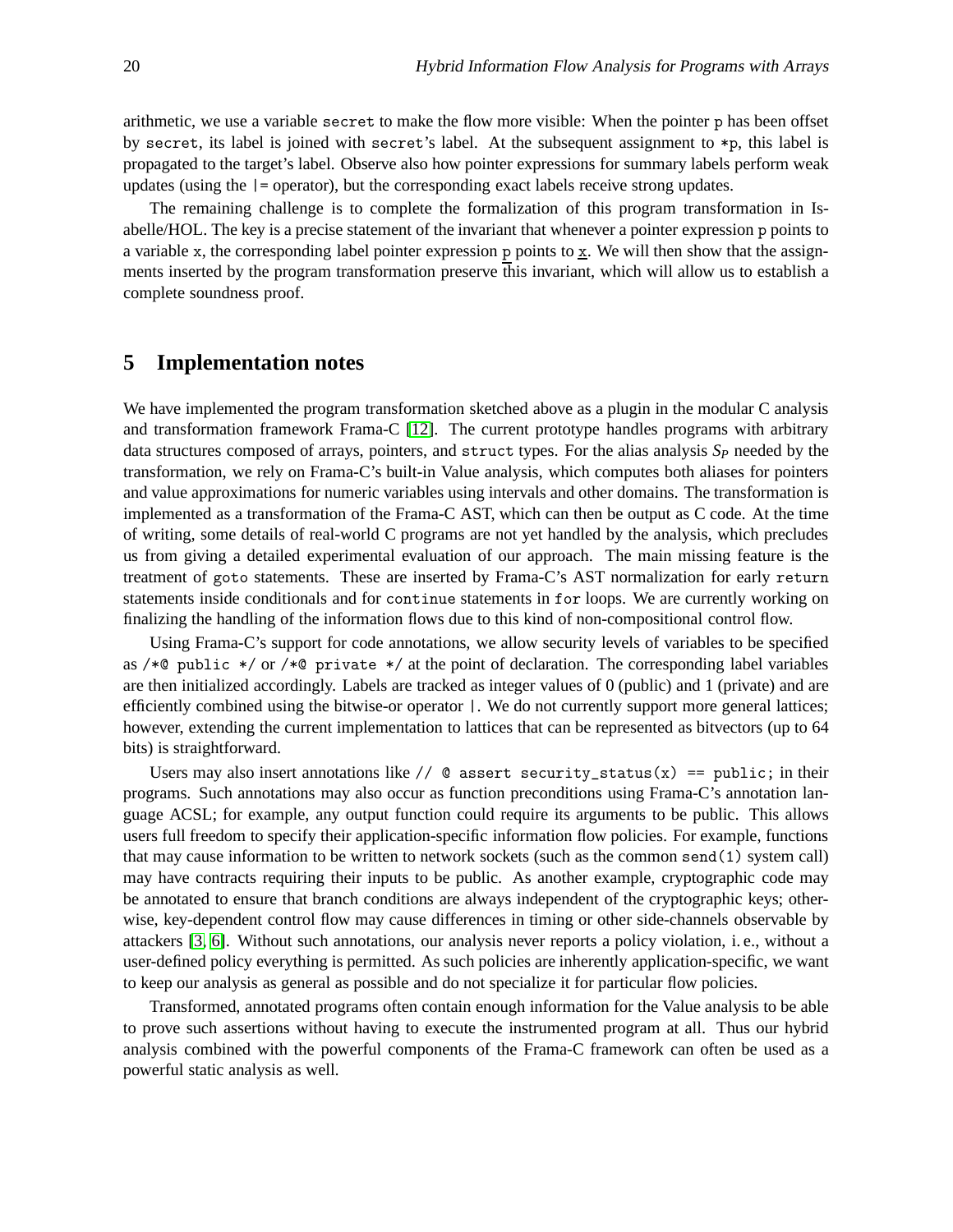### <span id="page-16-0"></span>**6 Related work**

As mentioned several times throughout the paper, our work is heavily based on the formulation of information flow monitoring by Assaf et al. [\[2,](#page-17-10) [1\]](#page-17-4). This work only handles pointers to scalars; we have formalized this theory in Isabelle/HOL, extended it to handle arrays, and are working on extending it further. Our concrete implementation of the analysis in Frama-C is also based on the prototype developed by Assaf.

Besides this prototype, we are aware of two implementations of dynamic information flow analysis that aspire to handle real-world programs. Both of these are designed for JavaScript and intended for settings with dynamic code loading. In contrast, our approach assumes a complete program in a C-like language on which a static points-to analysis can be run. The approach by Kerschbaumer et al. [\[11\]](#page-17-2) handles arrays, but the details are not described; the authors only mention that an array may 'consist[...] of heterogeneously labeled fields'. This heterogeneous labeling is something our approach consciously avoids for soundness reasons, to avoid information leaks through array indices. In our approach, reading an array element always involves reading the array's summary label (see Example [4\)](#page-3-1). The authors do not describe any formal or informal proof of non-interference for their analysis.

The other well-developed analysis for JavaScript is JSFlow [\[9\]](#page-17-3) with its extended hybrid version [\[8\]](#page-17-11). Both track the labels of array elements precisely, but a different notion of non-interference from ours is used: In this variant, it is not allowed to assign secret values to locations that previously held public values (the converse, overwriting a secret value by a public value, is allowed). The monitor aborts the program if a violation of this policy is detected. In our approach, this would correspond to adding an assertion to every assignment statement. In contrast, our approach is more permissive and only uses such constraints at user-defined program points; as discussed above, our analysis is completely independent of any specific flow policy. The authors prove non-interference of both versions of JSFlow.

In the literature, there are various static information flow analyses, often formulated as flow-sensitive type systems [\[17,](#page-18-1) [10\]](#page-17-12), as well as further hybrid static/dynamic analyses that are somewhat comparable to ours [\[13,](#page-17-13) [16\]](#page-18-2). Arrays are occasionally mentioned in connection with type systems [\[17\]](#page-18-1) but, to our knowledge, never for the systems involving some dynamic monitoring. As our work shows, arrays raise subtle soundness issues, in particular when combined with pointers and pointer arithmetic; to our knowledge, we are the first ones to handle these issues in detail for a C-like language.

The terminology of weak and strong updates is borrowed from pointer analysis [\[4\]](#page-17-14).

# <span id="page-16-1"></span>**7 Conclusions and future work**

We presented a hybrid information flow analysis for the C programming language with pointers, arrays, and pointer arithmetic. Our analysis is implemented by instrumentation code that tracks information flows by managing security labels associated with each object in the program. As in previous work, pointers to labels mirror pointers to data in the original program. We extend this to arrays, tracking flows both in a field-sensitive way and as a safe overapproximation in a separate summary field for each array. Our analysis is implemented using the Frama-C program analysis and transformation framework.

A machine-checked proof of the correctness of the monitor semantics was formalized using Isabelle/HOL. We will also formalize the program transformation and prove its correctness; adding the required static typing support to our dynamically typed semantics is ongoing work.

We will further extend this work to handle structures in a field-sensitive way. We also intend to use pointer analysis information to allow us to handle type casts between pointer types.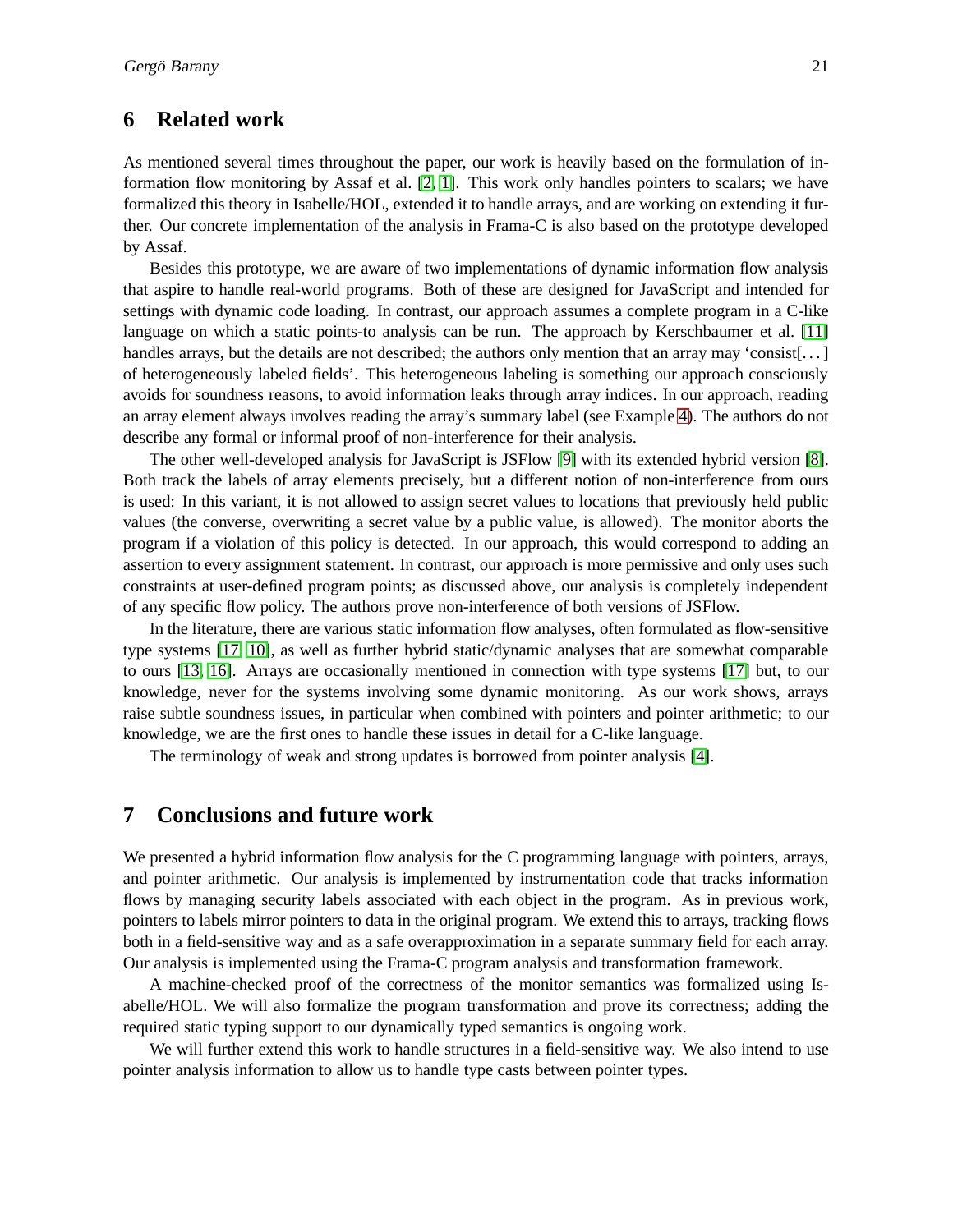# <span id="page-17-4"></span>**References**

- [1] Mounir Assaf (2015): *From Qualitative to Quantitative Program Analysis: Permissive Enforcement of Secure Information Flow*. Ph.D. thesis, Université de Rennes 1. Available at <https://hal.inria.fr/tel-01184857>.
- <span id="page-17-10"></span>[2] Mounir Assaf, Julien Signoles, Frédéric Tronel & Éric Totel (2013): *Program Transformation for Noninterference Verification on Programs with Pointers*. In Lech J. Janczewski, Henry B. Wolfe & Sujeet Shenoi, editors: Security and Privacy Protection in Information Processing Systems, IFIP Advances in Information and Communication Technology 405, Springer, pp. 231–244. Available at [http://dx.doi.org/10.1007/978-3-642-39218-4\\_18](http://dx.doi.org/10.1007/978-3-642-39218-4_18).
- <span id="page-17-8"></span>[3] David Brumley & Dan Boneh (2003): *Remote Timing Attacks are Practical*. In: Proceedings of the 12th Usenix Security Symposium. Available at <https://crypto.stanford.edu/~dabo/papers/ssl-timing.pdf>.
- <span id="page-17-14"></span>[4] David R. Chase, Mark Wegman & F. Kenneth Zadeck (1990): *Analysis of Pointers and Structures*. SIGPLAN Not. 25(6), pp. 296–310, doi[:10.1145/93548.93585.](http://dx.doi.org/10.1145/93548.93585)
- <span id="page-17-0"></span>[5] Dorothy E. Denning & Peter J. Denning (1977): *Certification of Programs for Secure Information Flow*. Commun. ACM 20(7), pp. 504–513, doi[:10.1145/359636.359712.](http://dx.doi.org/10.1145/359636.359712)
- <span id="page-17-9"></span>[6] Daniel Genkin, Lev Packmanov, Itamar Pipman & Eran Tromer (2016): *ECDH key-extraction via lowbandwidth electromagnetic attacks on PCs*. In: RSA Conference Cryptographers' Track (CT-RSA), LNCS 9610, pp. 219–235. Available at <https://eprint.iacr.org/2016/129.pdf>.
- <span id="page-17-1"></span>[7] J.A. Goguen & J. Meseguer (1982): *Security Policies and Security Models*. In: Security and Privacy, <sup>1982</sup> IEEE Symposium on, pp. 11–11, doi[:10.1109/SP.1982.10014.](http://dx.doi.org/10.1109/SP.1982.10014)
- <span id="page-17-11"></span>[8] D. Hedin, L. Bello & A. Sabelfeld (2015): *Value-Sensitive Hybrid Information Flow Control for a JavaScript-Like Language*. In: Computer Security Foundations Symposium (CSF), <sup>2015</sup> IEEE 28th, pp. 351–365, doi[:10.1109/CSF.2015.31.](http://dx.doi.org/10.1109/CSF.2015.31)
- <span id="page-17-3"></span>[9] Daniel Hedin, Arnar Birgisson, Luciano Bello & Andrei Sabelfeld (2014): *JSFlow: Tracking Information Flow in JavaScript and Its APIs*. In: Proceedings of the 29th Annual ACM Symposium on Applied Computing, SAC '14, ACM, pp. 1663–1671, doi[:10.1145/2554850.2554909.](http://dx.doi.org/10.1145/2554850.2554909)
- <span id="page-17-12"></span>[10] Sebastian Hunt & David Sands (2006): *On Flow-sensitive Security Types*. In: Conference Record of the 33rd ACM SIGPLAN-SIGACT Symposium on Principles of Programming Languages, POPL '06, ACM, pp. 79–90, doi[:10.1145/1111037.1111045.](http://dx.doi.org/10.1145/1111037.1111045)
- <span id="page-17-2"></span>[11] Christoph Kerschbaumer, Eric Hennigan, Per Larsen, Stefan Brunthaler & Michael Franz (2013): *Information Flow Tracking Meets Just-in-time Compilation*. ACM Trans. Archit. Code Optim. 10(4), pp. 38:1–38:25, doi[:10.1145/2555289.2555295.](http://dx.doi.org/10.1145/2555289.2555295)
- <span id="page-17-6"></span>[12] Florent Kirchner, Nikolai Kosmatov, Virgile Prevosto, Julien Signoles & Boris Yakobowski (2015): *Frama-C: A software analysis perspective*. Formal Aspects of Computing 27(3), pp. 573–609, doi[:10.1007/s00165-014-0326-7.](http://dx.doi.org/10.1007/s00165-014-0326-7)
- <span id="page-17-13"></span>[13] Gurvan Le Guernic, Anindya Banerjee, Thomas Jensen & David A. Schmidt (2007): *Automata-based Confidentiality Monitoring*. In: Proceedings of the 11th Asian Computing Science Conference on Advances in Computer Science: Secure Software and Related Issues, ASIAN'06, Springer-Verlag, pp. 75–89. Available at <http://dl.acm.org/citation.cfm?id=1782734.1782741>.
- <span id="page-17-7"></span>[14] George C. Necula, Scott McPeak, Shree Prakash Rahul & Westley Weimer (2002): *CIL: Intermediate Language and Tools for Analysis and Transformation of C Programs*. In: Proceedings of the 11th International Conference on Compiler Construction, CC '02, Springer-Verlag, pp. 213–228. Available at [http://dx.doi.org/10.1007/3-540-45937-5\\_16](http://dx.doi.org/10.1007/3-540-45937-5_16).
- <span id="page-17-5"></span>[15] Tobias Nipkow, Markus Wenzel & Lawrence C. Paulson (2002): *Isabelle/HOL: A Proof Assistant for Higherorder Logic*. Springer-Verlag, doi[:10.1007/3-540-45949-9.](http://dx.doi.org/10.1007/3-540-45949-9)